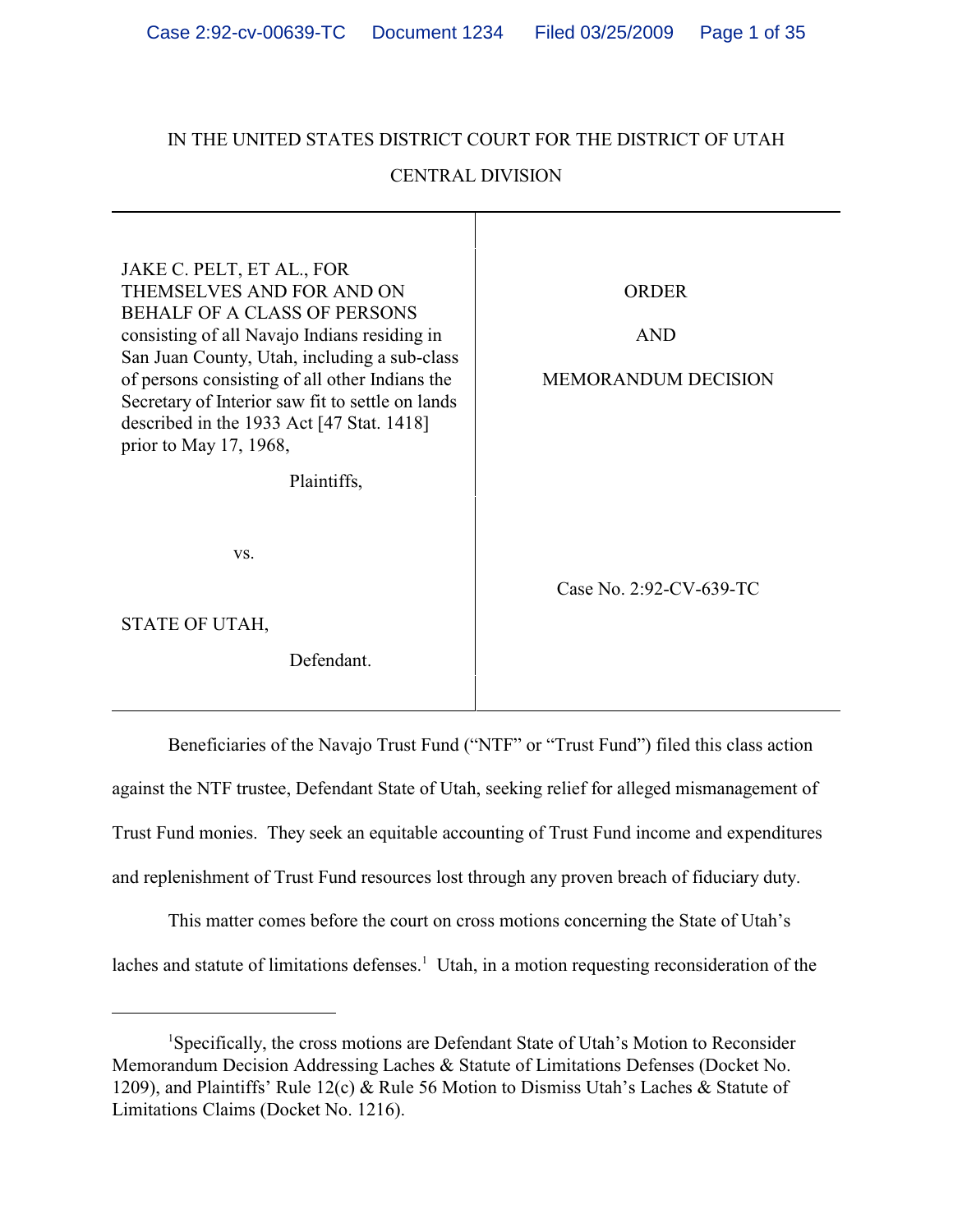court's 1999 Order dismissing the two defenses, contends that dismissal was incorrect and that the two defenses should be reinstated in its Answer. Plaintiffs contend not only that the 1999 dismissal was correct but that even if the court reinstates the defenses, the merits of Utah's defenses should be decided now in Plaintiffs' favor because the defenses are not valid as a matter of law or fact.

Although the parties raise many issues, the court finds that only the following questions need be decided. First, are the Plaintiffs seeking solely equitable remedies? Second, is the State of Utah entitled as a matter of law to assert the affirmative defenses of laches and statute of limitations? Third, if so, are the Plaintiffs entitled at this time to summary judgment disposing of the two affirmative defenses?

For reasons set forth below, the court vacates the 1999 Order because the State of Utah adequately pleaded the affirmative defenses of laches and statute of limitations in its Answer, which should not have been dismissed on a motion for judgment on the pleadings. But, because both defenses fail as a matter of law and fact, Plaintiffs' Motion for Summary Judgment<sup>2</sup> is GRANTED and the State's laches and statute of limitations defenses are dismissed with prejudice on the merits.

### **I. PROCEDURAL AND FACTUAL BACKGROUND**

# **A. Establishment of the Navajo Trust Fund**

In 1933, Congress established the Navajo Trust Fund (NTF) through legislation which

<sup>&</sup>lt;sup>2</sup>The Plaintiffs filed a motion seeking alternative rulings of judgment on the pleadings or summary judgment. Because the court finds the summary judgment issues ripe for decision, the motion for judgment on the pleadings is moot and the court will not address issues raised in that context.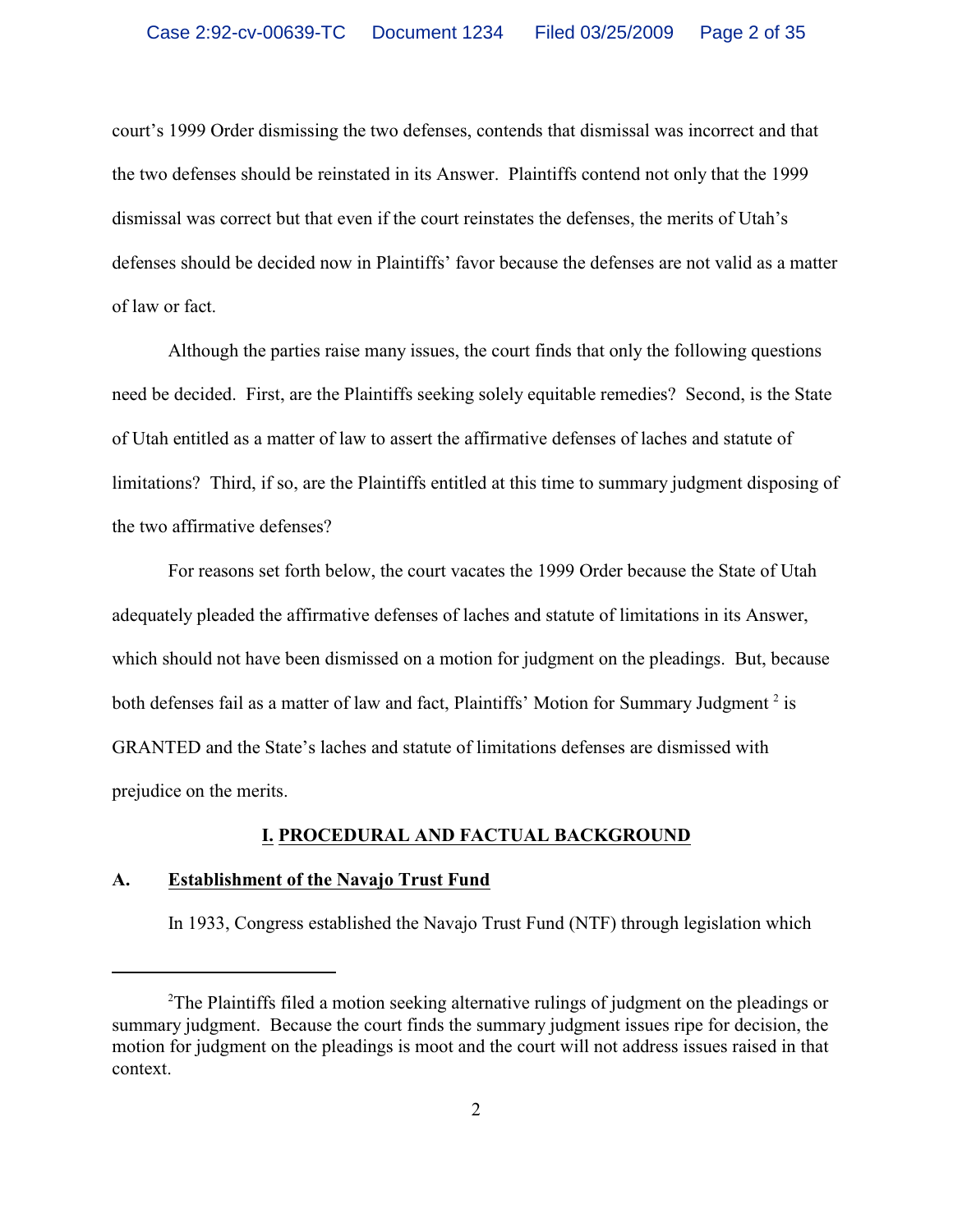imposed certain trust responsibilities on the State of Utah. The corpus of the NTF comes from 37½ % of net royalties derived from exploitation of oil and gas deposits under the Navajo Reservation's Aneth Extension (the ancestral home of Navajo Indians and other Native Americans). According to the 1933 statute, the 37½ % net royalties were to be paid to the State of Utah, which was then required to spend those royalties for the health, education, and general welfare of the Indians residing in the Aneth Extension. Congress later expanded the beneficiary class to include all Navajo Indians living in San Juan County, Utah. See An Act to Permanently Set Aside Certain Lands In Utah As An Addition To The Navajo Reservation, And For Other Purposes, 47 Stat. 1418 (1933), amended by Pub. L. No. 90-306, 82 Stat. 121 (1968) (hereinafter "1933 Act"); see also Pelt v. Utah, 104 F.3d 1534, 1538-39 (10th Cir. 1996). The 1933 Act, as amended, reads in relevant part as follows:

Should oil or gas be produced in paying quantities within the lands hereby added to the Navajo Reservation, 37½ per centum of the net royalties accruing therefrom derived from tribal leases shall be paid to the State of Utah: *Provided*, That said 37½ per centum of said royalties shall be expended by the State of Utah for the health, education, and general welfare of the Navajo Indians residing in San Juan County.

47 Stat. 1418 (1933), as amended by 82 Stat. 121 (1968).

The corpus of the NTF was created in approximately 1959, when the oil and gas leases

began generating royalty income. Since then, the State has been administering the NTF.

# **B. Beneficiaries' Previous Lawsuits Seeking An Accounting from the State of Utah as Trustee of the NTF**

Since the NTF was established, the State of Utah (on its own or through its agency the

Utah Board of Indian Affairs (previously known as the Utah State Indian Affairs Commission))

was a defendant in three previous lawsuits brought by different beneficiaries of the NTF: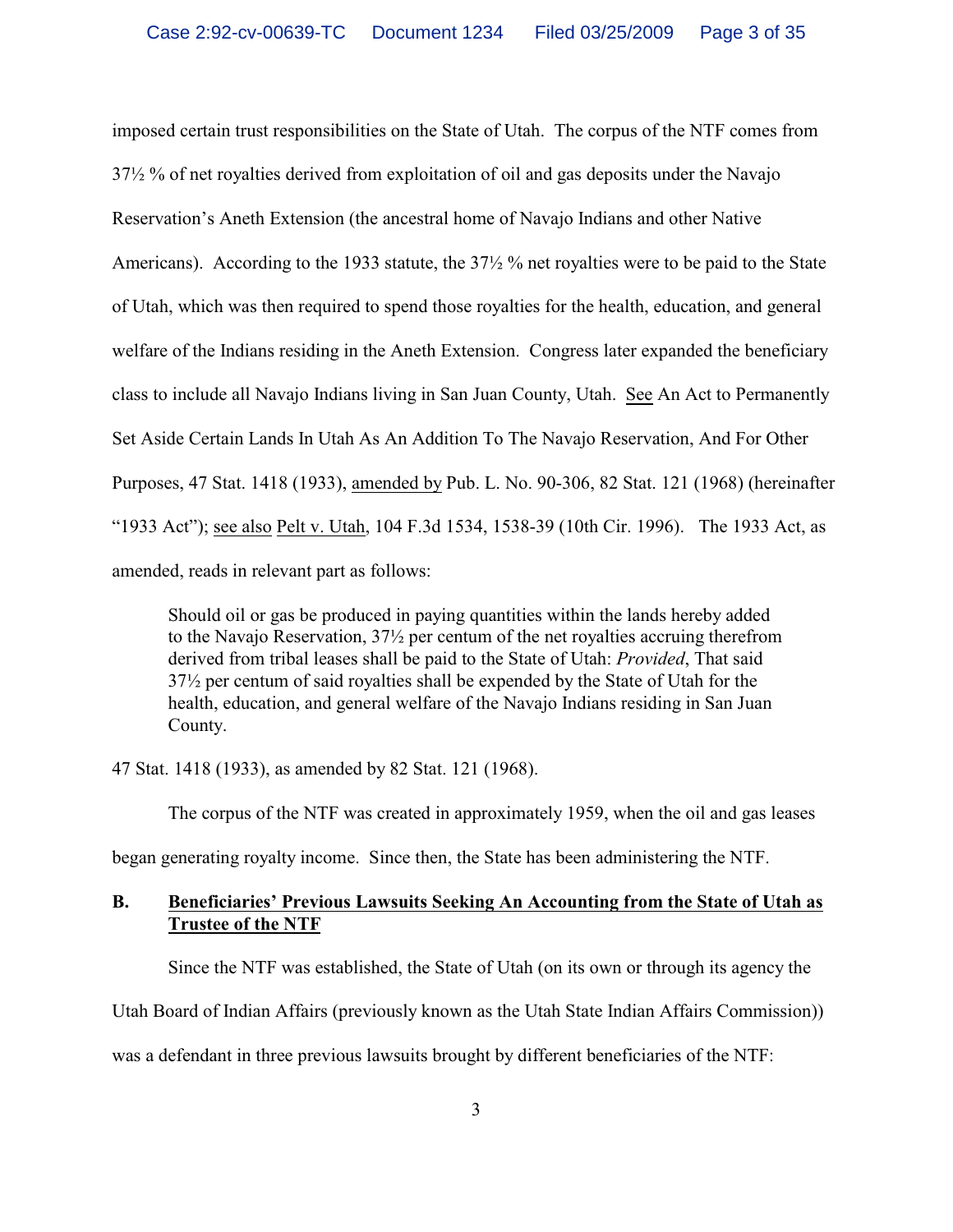Sakezzie v. Utah State Indian Affairs Commission et al. ("Sakezzie") (filed in 1961), Jim v. State of Utah et al. ("Jim") (filed in 1970), and Bigman v. Utah Navajo Development Council, Inc. et al. ("Bigman") (filed in 1977).

In the case here, the State of Utah raised a res judicata defense based on the earlier litigation. But in 2006, the court ruled that the Plaintiffs' claims were not barred by the doctrine of res judicata (claim preclusion) because the Plaintiffs were not adequately represented in any of the three previous lawsuits (Sakezzie, Jim, and Bigman) filed by other beneficiaries against the State of Utah concerning the NTF. (Am. Order & Mem. Decision (Docket No. 1043).) The Tenth Circuit affirmed the decision in 2008. Pelt v. Utah, 539 F.3d 1271 (10th Cir. 2008).

Given the res judicata ruling, the State of Utah must account for NTF income and expenditures for the years dating back to approximately fiscal year 1960 (ending June 30, 1960) when oil and gas royalty revenues were first deposited into the NTF up until 1992, when the Plaintiffs filed their Verified Complaint.

Now the State points to the three lawsuits as evidence that the Plaintiffs knew, or should have known, that they had a claim against the State of Utah but waited too long to file the case here, and so their claims are time-barred. Because some of the facts surrounding those three cases (in which the plaintiffs sought an accounting from the State of Utah) are relevant to the issue of laches, the court will repeat them here.

#### **1. The 1961 Case of Sakezzie v. Utah State Indian Affairs Commission et al.**

The Sakezzie complaint was filed in the District of Utah on April 2, 1961, on behalf of the named plaintiffs and "as representatives of and members of the class of persons who are Navajo Indians residing within the Aneth Extension of the Navajo Indian Reservation in San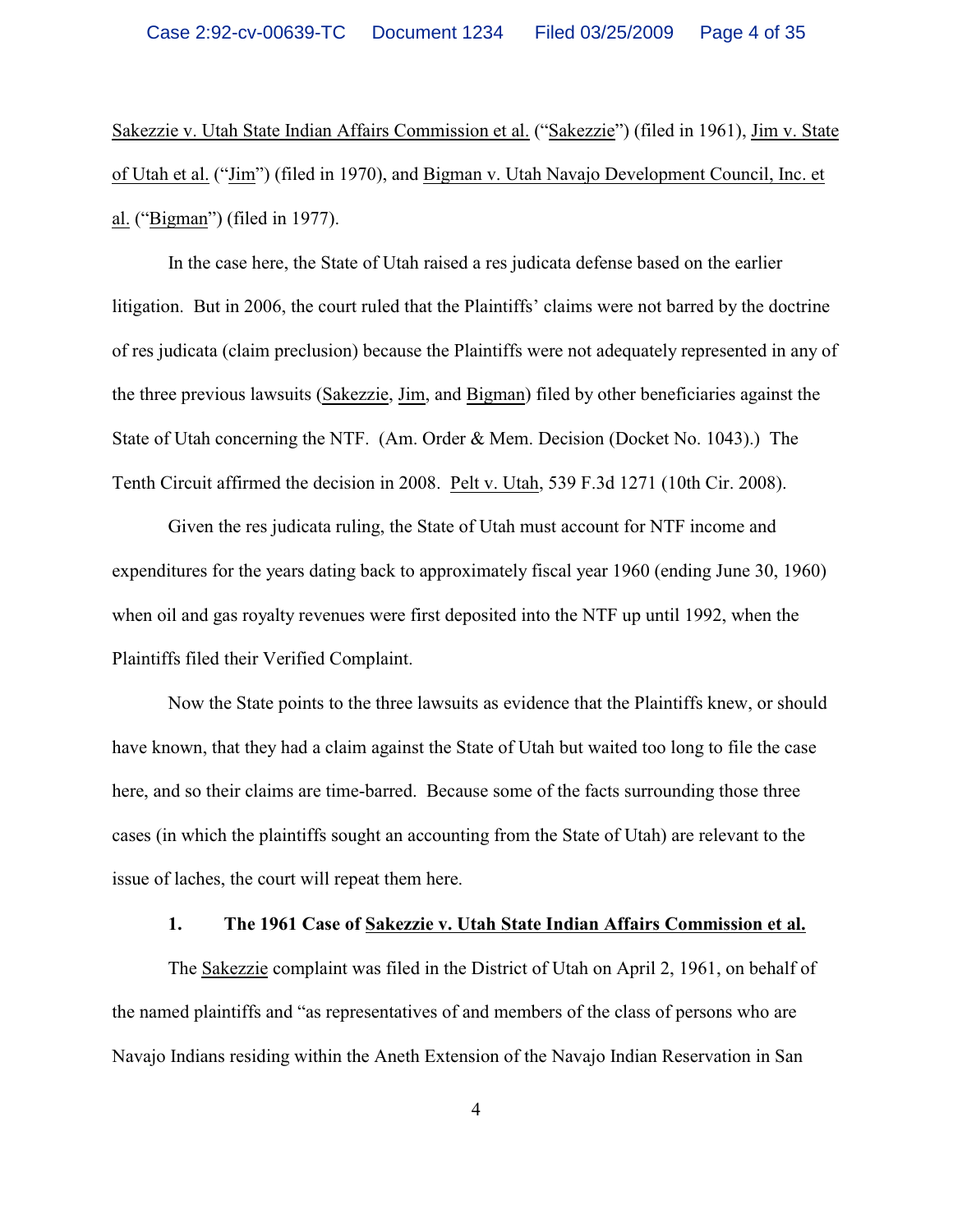Juan County, Utah." (Sakezzie Compl. at 1 (in caption), attached as Ex. U to Docket No. 972.)<sup>3</sup> In their complaint, the Sakezzie plaintiffs requested an accounting of all Trust Fund monies and alleged that none of the expenditures had been for their use and benefit. (See id. at p. 2 ¶¶ 5 & 7, and p. 6 ¶ 2.) The case was tried to the court without a jury on June 12, 1961. The court gave an oral opinion in which it stated that "[t]he matter of accounting has been rendered moot by pretrial discovery" in which the defendants had answered some of plaintiffs' interrogatories with abbreviated explanation of expenditures from the Trust Fund, none of which was supported by backup documentation. (See June 12, 1961 Oral Opinion of the Court at 18-19, attached as Ex. 3 to Docket No. 870; Sakezzie Defs.' Answer to Pls.' Interrogatories, attached as Ex. BB to Docket No. 972).)

On August 25, 1961, the Sakezzie court entered written Findings of Fact and Conclusions of Law, in which it found that the Utah defendants "have not kept the plaintiffs and those represented by them reasonably informed concerning the amounts received in said fund and as to expenditures from said fund; but in the course of this proceeding have fully informed the plaintiffs of such receipts and expenditures." Sakezzie v. Utah Indian Affairs Comm'n, 198 F. Supp. 218, 222 (D. Utah 1961) ("Sakezzie I"). But the court emphasized that the State's proper administration of the Trust Fund in the future should include an accounting that contains "reasonably accurate, complete and current information concerning the receipts[,] expenditures and projects of the defendants." Id. at 225-26. Plaintiffs did not appeal the court's findings of

<sup>&</sup>lt;sup>3</sup>The court refers to docket numbers because in some cases the citations refer to exhibits submitted earlier in the case with other pleadings. Accordingly, rather than giving the name of the pleading in all cases, which may be confusing to the reader, the court will sometimes list only the docket number to allow for easier accessibility to the record.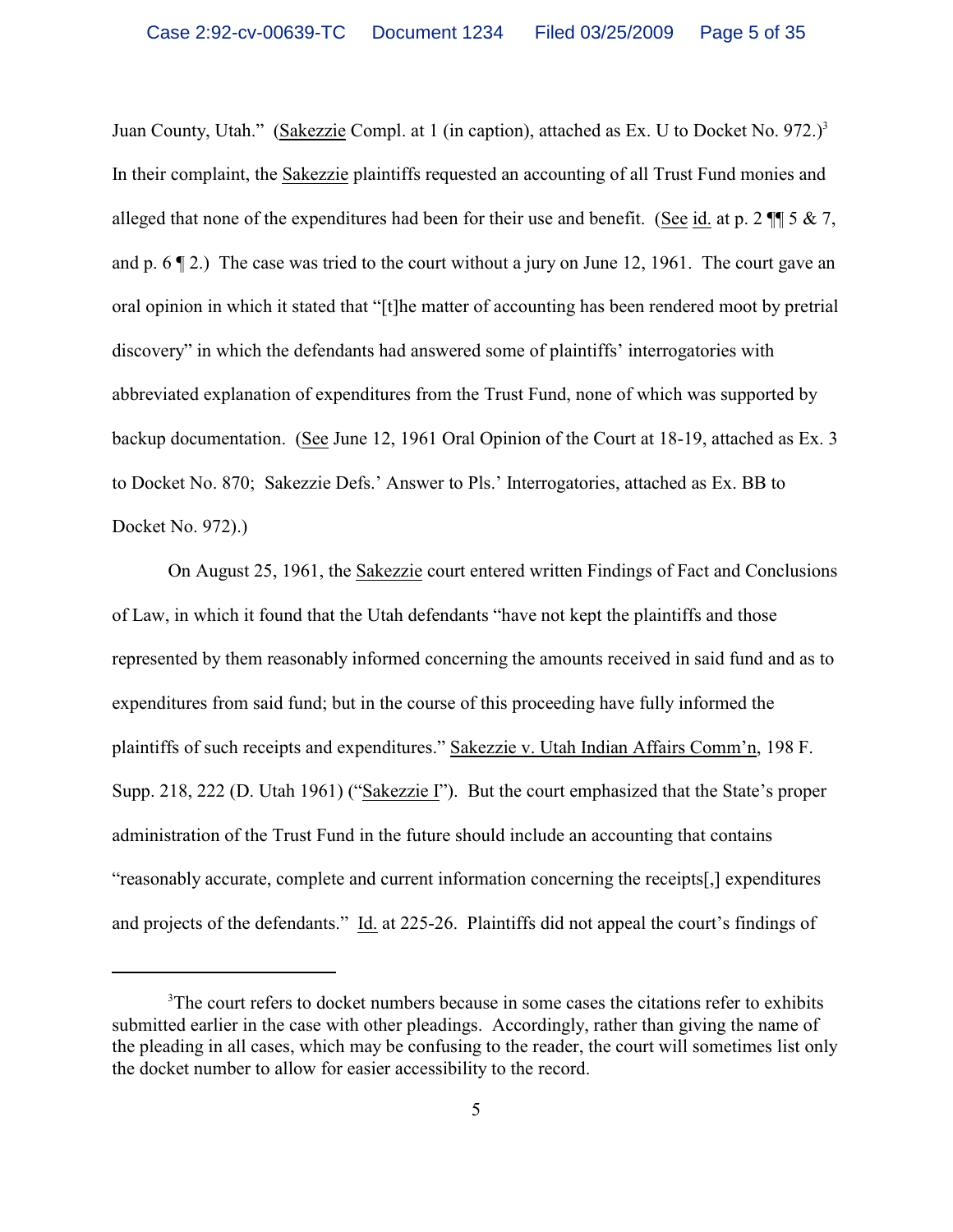fact and conclusions of law.

A year later, on July 2, 1962, the Sakezzie plaintiffs filed a post-judgment petition for injunctive relief to enforce the court's 1961 judgment and decree, $\alpha$  specifically alleging that the State was refusing to provide information concerning receipts and disbursement of the Trust Fund. The plaintiffs sought monthly reports of receipts and expenditures. (See Sakezzie Pls.' July 2, 1962 Petition at 2-5, attached as Ex. 4 to Docket No. 870.) The Sakezzie court issued a Memorandum of Decision on February 7, 1963, in which it found that "defendants . . . have demonstrated remarkable unconcern about keeping the beneficiaries of the fund informed of accretions to said fund, about disbursements and commitments therefrom and about plans with respect to future expenditures . . . ." Sakezzie v. Utah Indian Affairs Comm'n, 215 F. Supp. 12, 18 (D. Utah 1963) ("Sakezzie II"). The court further stated that

[i]t is clear to the court that the defendants have not discharged their duty [to submit monthly reports to the plaintiffs.] . . . [A]nd it is no answer to say that the information could be ferreted out from their records by the plaintiffs. . . . It does not seem unreasonable, indeed it seems essential, to recognize that a program for the affirmative disclosure of available information as to the plaintiffs is indispensable for the proper discharge of the defendants' trust . . . .

Id. at 18-19 (emphasis added). The court ordered the defendants to provide monthly reports of receipts and expenditures to the plaintiffs. Id. at 24. (See also Sakezzie Feb. 25, 1963 Supplemental J. & Decree, attached as Ex. 8 to Docket No. 870.)

On May 12, 1964, the Sakezzie plaintiffs filed another petition, again seeking relief from the defendants' alleged failure to comply with the court's two earlier orders. (See May 12, 1964

<sup>&</sup>lt;sup>4</sup>The judgment was not reported, but the court's subsequent decision on the petition summarizes the judgment's main provisions. See Sakezzie v. Utah Indian Affairs Comm'n, 215 F. Supp. 12, 14 (D. Utah 1963) ("Sakezzie II").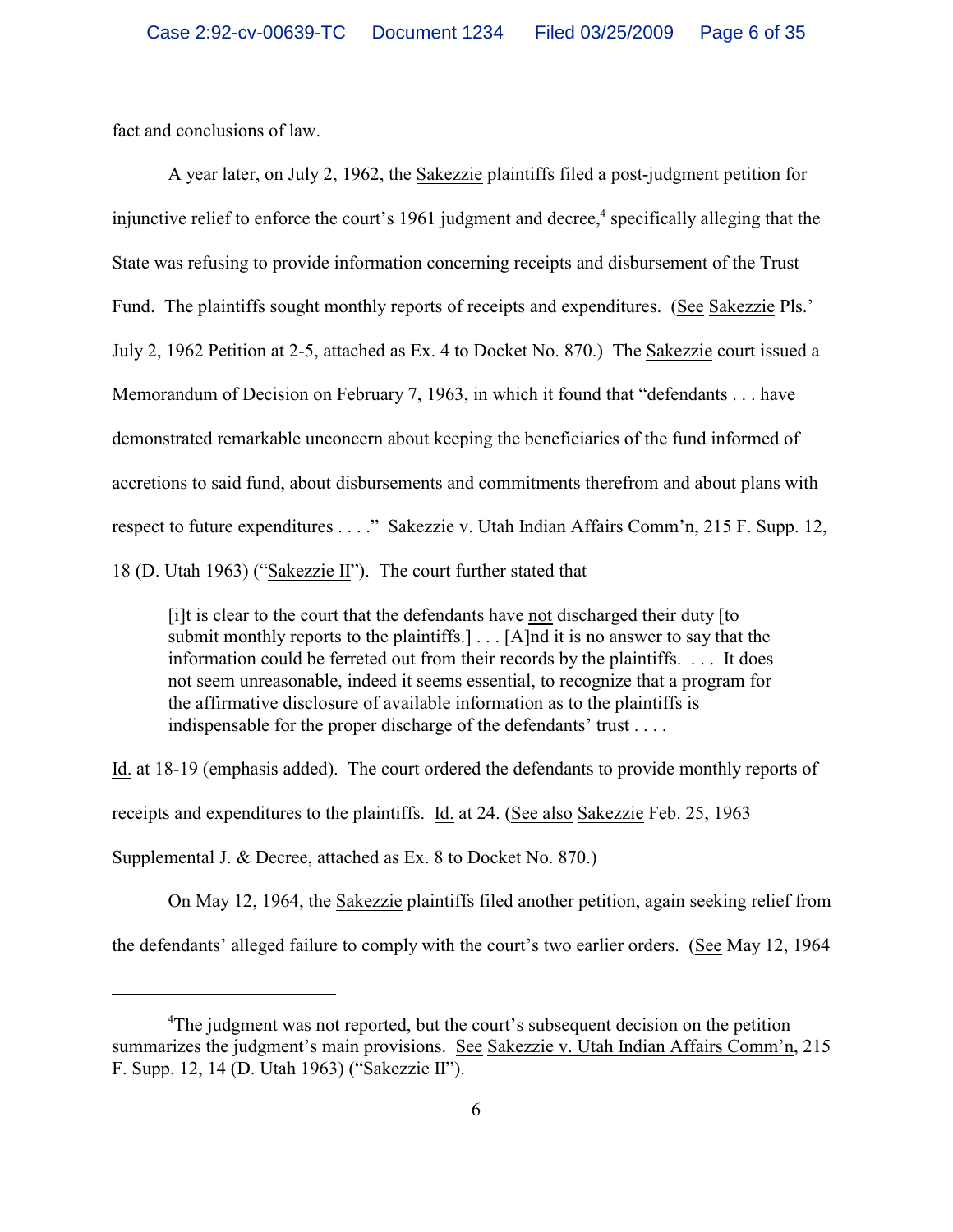Sakezzie Pls.' Petition, attached as Ex. V to Docket No. 972).) The record does not show any further activity in the Sakezzie case until a year later, when the court held a hearing on June 7, 1965, regarding its order to show cause why the 1964 petition should not be dismissed for failure to prosecute. The Sakezzie plaintiffs' attorney did not attend, and the court dismissed the petition. (See June 7, 1965 Minute Entry in Sakezzie, attached as Ex. W to Pls.' Mem. Supp. Mot. For Summ. J.) On June 9, 1965, two days after the hearing, the Sakezzie plaintiffs' attorney filed a Motion for Reinstatement of Its Pending Petition. The court denied the motion on June 21, 1965, but granted the Sakezzie plaintiffs leave to file another petition. Despite permission to do so, the plaintiffs did not file another petition. (See Docket No. 984 at 7 (admitting facts set forth in Docket No. 972 at ¶¶ 30-33).) The June 9, 1965 dismissal for failure to prosecute appears to be the end of the Sakezzie suit.

Five years later, in 1970, another Trust case was filed by different beneficiaries.

## **2. The 1970 Case of Jim v. State of Utah et al.**

Jim was filed as a class action on February 7, 1970. The named plaintiffs were members of a class consisting of approximately 1500 Navajo and other Indians residing on the Aneth Extension of the Navajo Reservation. (See Jim Compl. at pp. 1-2 ¶ 4, attached as Ex. B to Docket No. 972.) The Jim plaintiffs alleged, among other things, that Utah had breached its fiduciary duty by spending trust funds on non-beneficiaries, and they requested an accounting of monies received and spent from the royalties. (Id. at p. 6  $\P$  13; Jim Am. Compl. at p. 6  $\P$  13  $\&$ p. 7 ¶ 2, attached as Ex. 10 to Docket 870.)

The case was tried without a jury and the Jim court entered an Interlocutory Decree and Order on February 7, 1972, ordering Utah to file the monthly reports that had previously been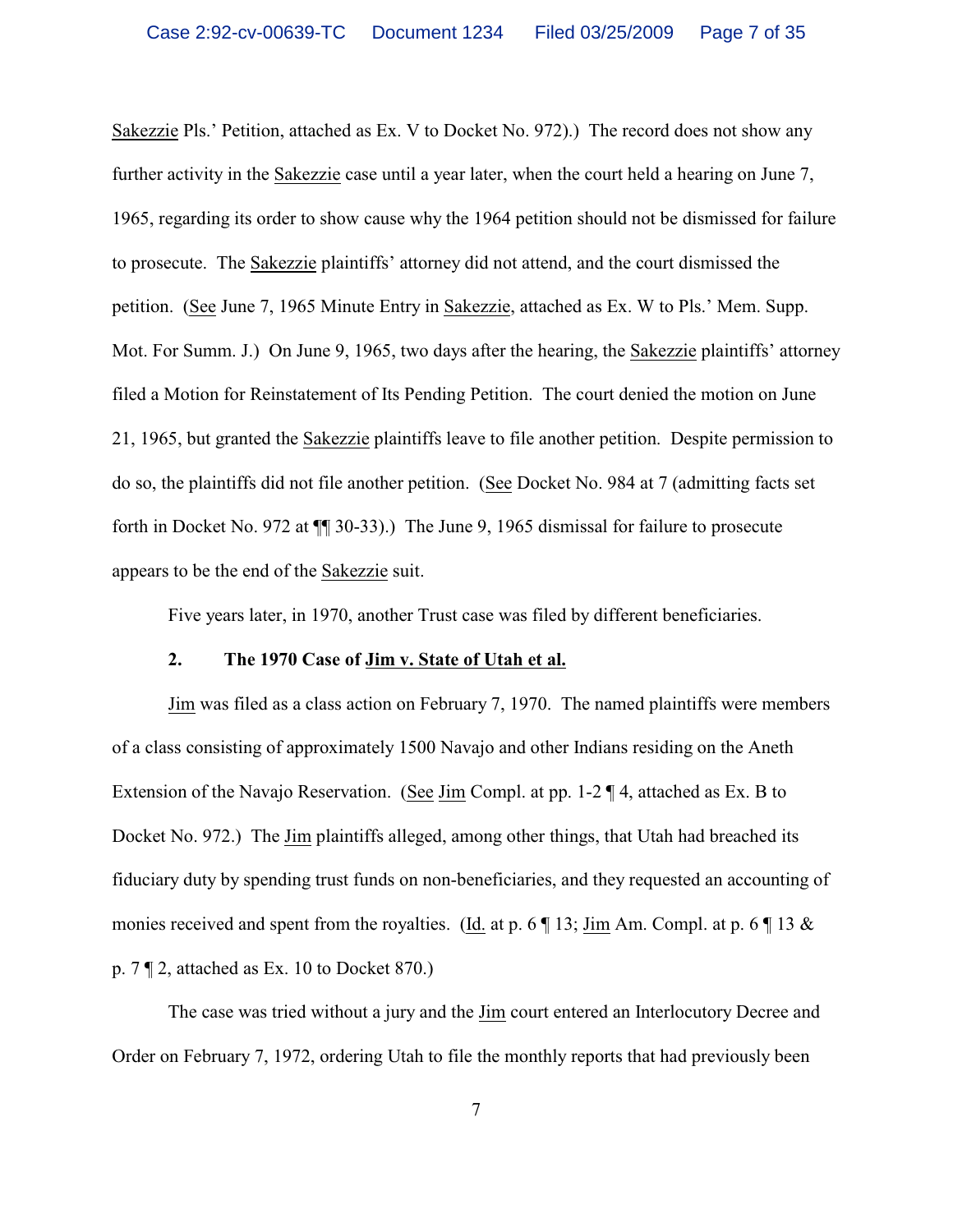ordered in Sakezzie. (See Feb. 7, 1972 Interlocutory Decree & Order at 3 (attached as Ex. 12 to Docket No. 870).)

After resolution of an appeal to the United States Supreme Court on a separate issue, the case was remanded. Following a January 9, 1974 hearing, the Jim court held that the accounting ordered in the court's February 7, 1972 Interlocutory Decree & Order had not been done and that the plaintiffs were entitled to an accounting. (Feb. 7, 1974 Order at 2, attached as Ex. Y to Docket No. 972.) The Jim court ordered the State to file with the court "a complete, comprehensive, proper, lawful accounting showing, for two periods, to-wit, up to May 17, 1968 and from May 17, 1968 to the present [February 1974]" consisting of various types of information listed in the Order. (Id.)

During a July 14, 1975 hearing, counsel for the Jim plaintiffs told the court that "[a]n accounting and abstract was filed with the court, and the plaintiffs do not object to that." (Tr. of July 14, 1975 Hr'g at 2, attached as Ex. 18 to Docket No. 870.) Nothing further regarding the "accounting and abstract" was discussed at the hearing, so the transcript does not identify the documents to which the Jim plaintiffs were referring. But the record does contain an "Abstract of Minutes and Financial Statements of Defendant Utah Board of Indian Affairs" filed by the defendants on February 7, 1974, the same day the hearing was held. (See Ex. 15 to Docket No.  $870$ .)<sup>5</sup> The pleading contained the following statement:

 $5$ The court notes that on February 7, 1974, the Jim defendants filed what they referred to as "Accounting of Defendant Utah Board of Indian Affairs With Regard To Receipts And Expenditures From February 25, 1963 Through May 17, 1968" in response to an oral order the court issued on June 9, 1973. (See Ex. Q attached to Docket No. 972.) But this "accounting" was filed before the Jim court held on February 7, 1974, that no accounting had been done. (See Feb. 7, 1974 Order at 2.)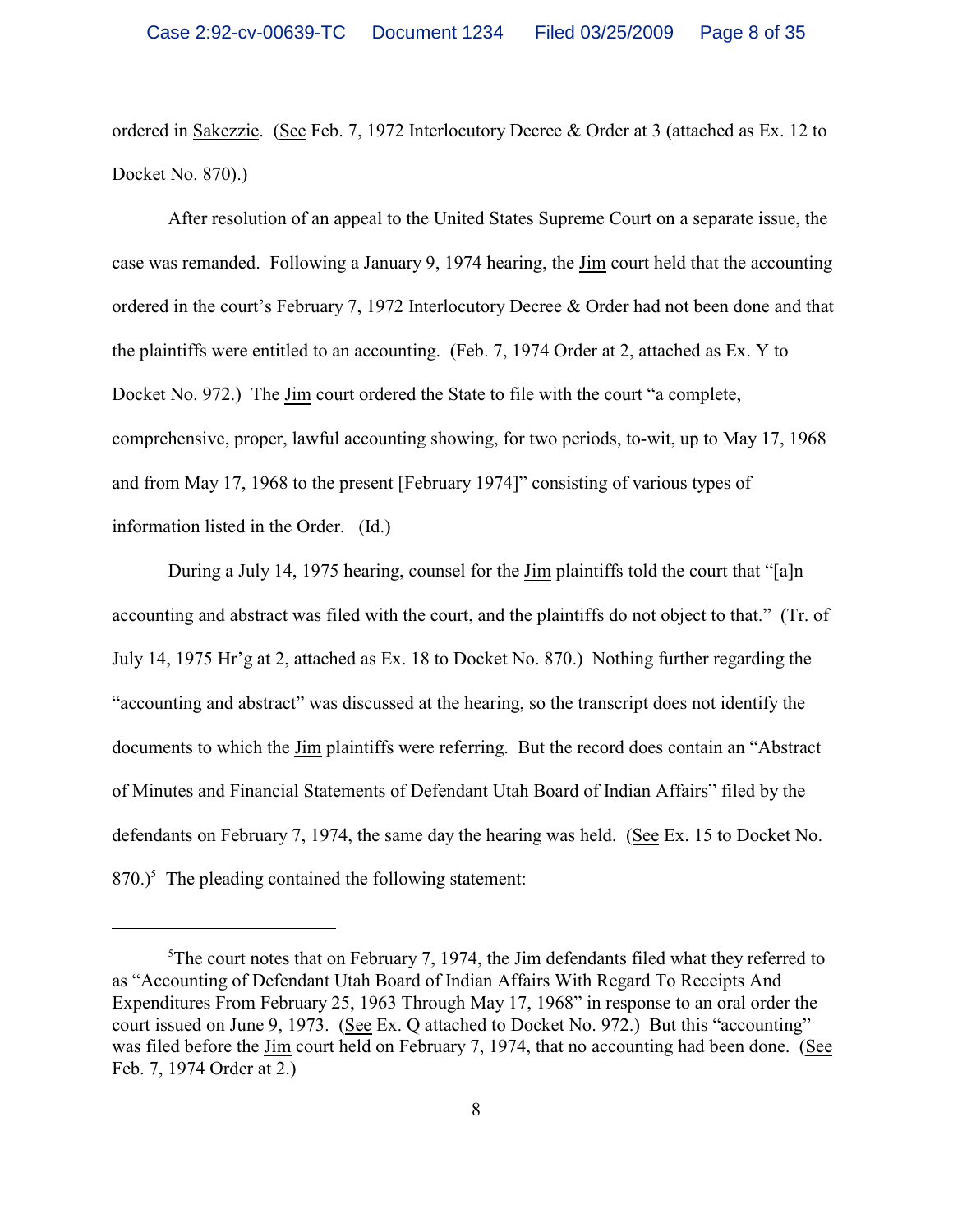The parties have heretofore stipulated that, pending final action on defendants' appeal from the Decree and Order entered herein on February 17, 1972, an abstract of minutes and financial statements of the Utah Indian Affairs Board since Feb. 25, 1963, may be filed with the court in lieu of compliance with the reporting requirements of paragraph 4 of said Decree and Order, without, however, prejudice to the Court's right to require further reporting or accounting with respect to matters involved in the case.

(Id. at 1 (emphasis added).)

At a hearing almost one year later (May 25, 1976), the Jim court again ordered an

accounting after the parties indicated that one had yet to be completed. (See Tr. of May 25, 1976

Hr'g at 13-14, 16-17, attached as Ex. 19 to Docket No. 870.) At the very end of the hearing, the

court said,

I think we should pursue the accounting matter of course. I think that is the most important part of the lawsuit, really. The legal points are settled now. Let's have an accounting of what the state's been doing with the Indians' money. That's the short question that we need to go into and let's pursue it.

(Id. at 17 (emphasis added).)

Despite the Jim court's edict, no further action was taken on the case until the court held a hearing on December 29, 1978, on an order to show cause why the case should not be dismissed for failure to prosecute. After hearing arguments from counsel, and with no cause having been shown why the action should not be dismissed, the court dismissed the case. (See Dec. 29, 1978 Order of Dismissal, attached as Ex. 21 to Docket No. 870.)

While the Jim case was still pending, another case was filed by different beneficiaries against the State.

### **3. The 1977 Case of Bigman v. Utah Navajo Development Council, Inc. et al.**

The Bigman case was filed on February 7, 1977, by Seth Bigman and Martha Collins.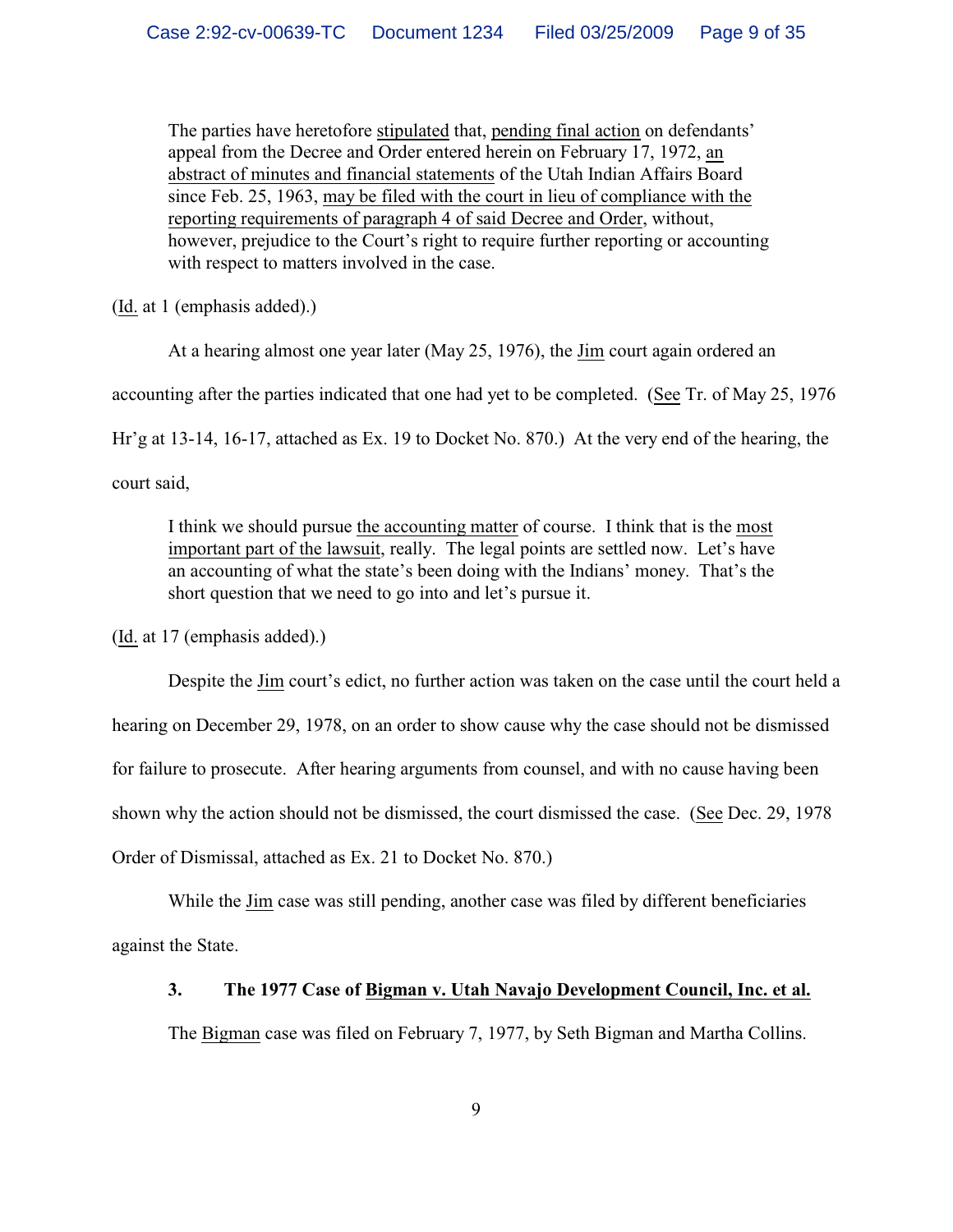The case was not filed as a class action but the complaint said it was "an action by Navajo Indians as beneficiaries of an oil royalty trust fund seeking to preserve and protect the fund from defalcations and misexpenditures." (Bigman Compl. at 1, attached as Ex. C to Docket No. 972.)

The Bigman plaintiffs alleged that the defendants had breached their fiduciary duty, and requested a full accounting and recovery of all money that had been wrongfully expended from the Trust Fund. (Bigman Compl. at p. 8  $\P$  26 & 29(a), p. 9  $\P$  3.)

On August 8, 1977, seven months after the case was filed, the parties settled. (See Stipulation of the Parties, attached as Ex. J to Docket No. 972.) The settlement provided for a review of questionable transactions, a review of the Utah Navajo Development Council's (UNDC) accounting and management practices, and a review of the medical clinics at Montezuma Creek, Mexican Hat, and Navajo Mountain. (Bigman Sep. 8, 1977 Stipulated J. & Decree, attached as Ex. K to Docket No. 972.) The Bigman case was not a class action suit, and no official notice was provided to non-party beneficiaries concerning the proposed settlement or the court's review and acceptance of the parties' agreement. (See Docket No. 972 at ¶ 151; Docket No. 984 at p. 24 ¶ 151.)

Based on the stipulated judgment and decree, the parties retained Dr. Roger Nelson to review the questioned transactions, the accounting and management practices of UNDC, and the operation and management of the medical clinics. Dr. Nelson filed his report with the court on December 12, 1977. (See Ex. 72 attached to Docket No. 870; 1977 Nelson Report (attached to Utah's 1st Supplemental Accounting, Vol. PA-1, Tab 14).)

The 1977 Nelson Report was titled "A Management and Investigative Review of the Utah Navajo Development Council." In its Introduction, it describes the report's scope: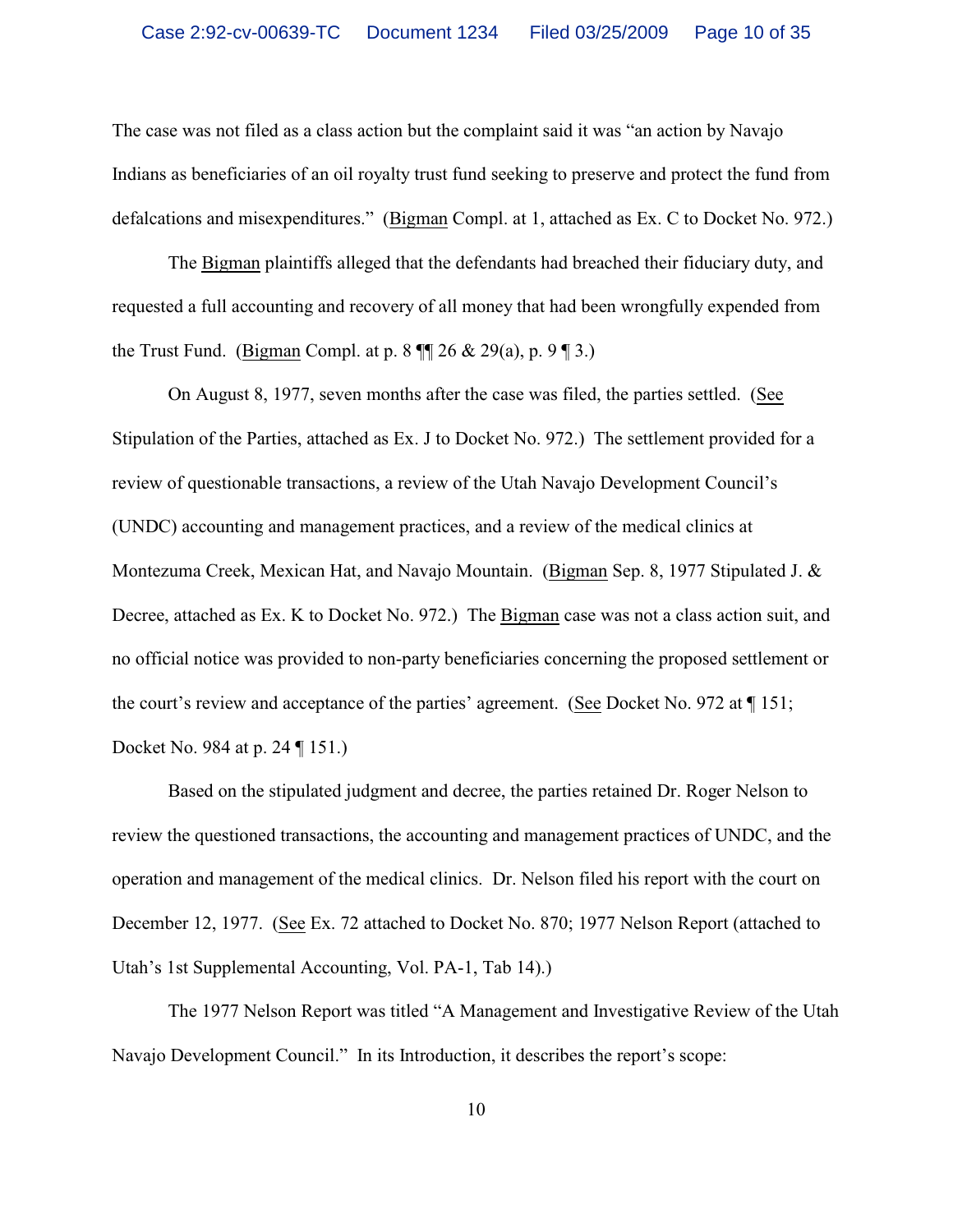This study arose from a decree of the United States Court, Central Division, involving Civil Action No. C-77-0031 Seth Bigman and Martha Collins, Plaintiffs v. Utah Navajo Development Council, Inc., et. al., defendants. Paragraphs three, four and seven of the Court's decree require a review of certain transactions involving the Navajo Oil Royalty Trust Fund, a review of the accounting and management practices of the Defendant, Utah Navajo Development Council, Inc. and a review of the operation and management of Defendant's medical clinics. . . . There was also agreement of Plaintiffs and Defendants that the recommendations resulting from that investigation would be promptly and systematically implemented.

#### (1977 Nelson Report at A20937-A20938.)

Apparently the Nelson Report, although available for inspection by members of the public, was not publicly distributed. But the settlement of certain accounting issues did not end the Bigman litigation.

By stipulation of the parties, two remaining issues were presented to the court without trial. On September 25, 1978, the court issued a Memorandum Opinion addressing the issues. (See Sep. 25, 1978 Mem. Op. in Bigman v. UNDC, Case No. 77-0031.) The court found that, on the record before it, it was "unable to ascertain whether the State of Utah has exceeded its authority or abused its discretion in directing the use of the funds for [certain specified purposes]. . . . The court declines to determine the lawfulness of specific expenditures of the funds due to the absence of any evidentiary basis for doing so." (Id. at 7.) The case remained open on the docket.

On December 5, 1984, the court issued a Judgment and Decree (the court had retained continuing jurisdiction), based on the Bigman parties' stipulation, regarding the organization of the UNDC and Utah Navajo Industries, Inc. (UNI). (Dec. 5, 1984 J. & Decree, attached as Ex. 75 to Docket No. 870; Nov. 29, 1984 Stipulation of Parties, attached as Ex. 74 to Docket No.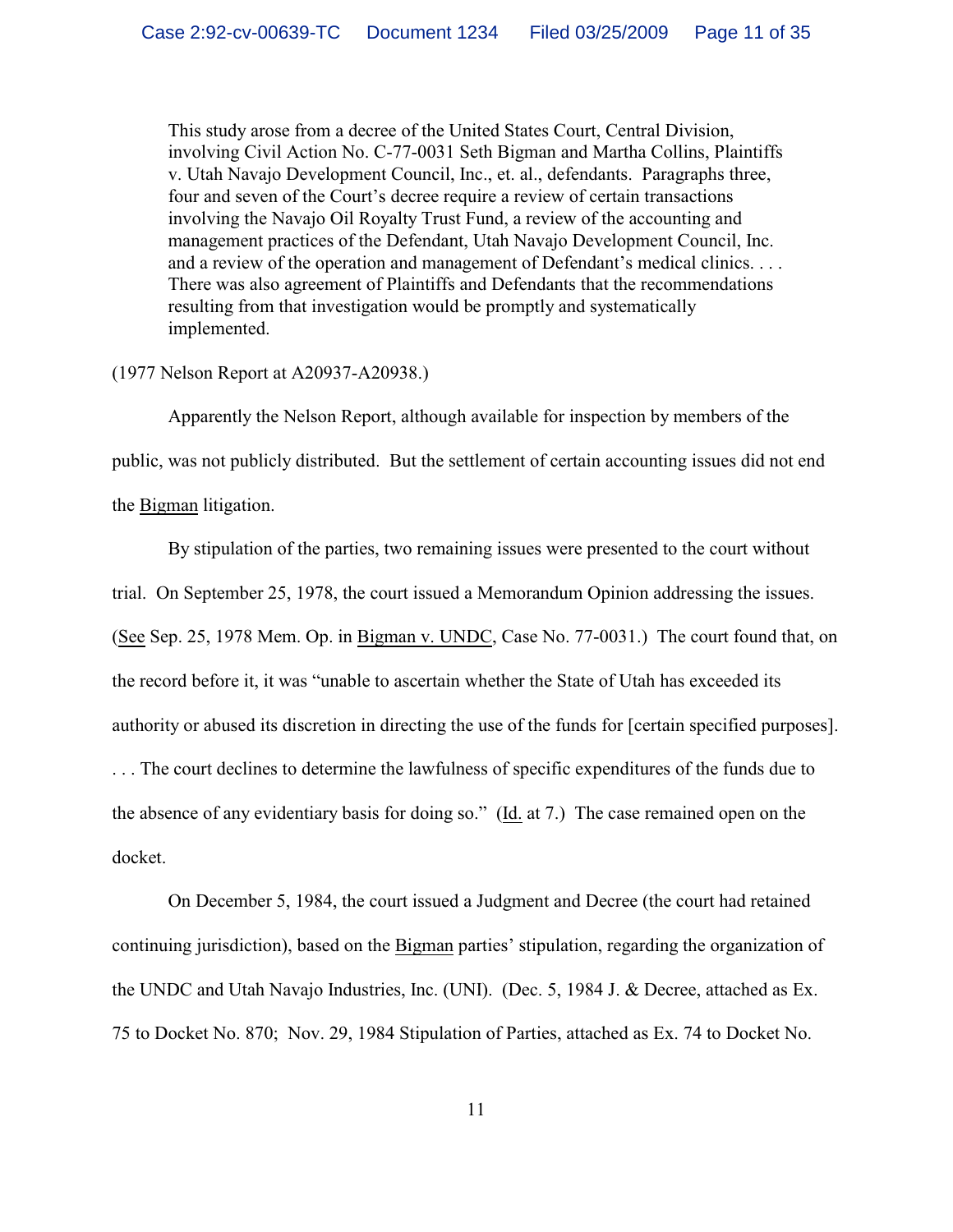870.)

Five years later, in 1989, the Bigman court issued a Stipulation and Joint Motion and Order granting the UNI additional time to repay money it owed to the Navajo Trust Fund. (See Dec. 18, 1989 Order, attached as Ex. I to Docket No. 972.) The record does not show any further court activity in the Bigman case.

Two years later, a legislative audit of the Trust Fund, which was ordered by the Utah State Legislature, was released.

# **C. 1991 Audit Report to Utah State Legislature Concerning the Trust Fund**

In November 1991, the Auditor for the Utah State Legislature issued a report entitled "A Performance Review of the Utah Navajo Trust Fund" ("Audit Report"). According to the authors of the report, the audit "was requested by [Utah State] Representative David Adams. We were asked to investigate allegations of mismanagement and fraud involving Utah Navajo Industries or any of its subsidiaries, Utah Navajo Development Council, and the Utah Division of Indian Affairs. In addition, we were asked to determine whether the trust fund is receiving all the oil royalties to which it is entitled." (1991 Audit Report (attached to Utah's 1st Supplemental Accounting, Vol. PA-2, Tab 20) at 4.)

The Audit Report listed problems with some expenditures and contended that the "state's administration of the trust fund needs to be improved. While many benefits have been realized, some poor expenditure decisions have also been made." (Id. at 18.) The Plaintiffs, upon reviewing the contents of the Audit Report, filed their complaint in this case. (See Pls.' Verified Compl. ¶¶ 4, 35; Pls.' Mem. Supp. Mot. Partial Summ. J. (Docket No. 1217/1218) at 42.)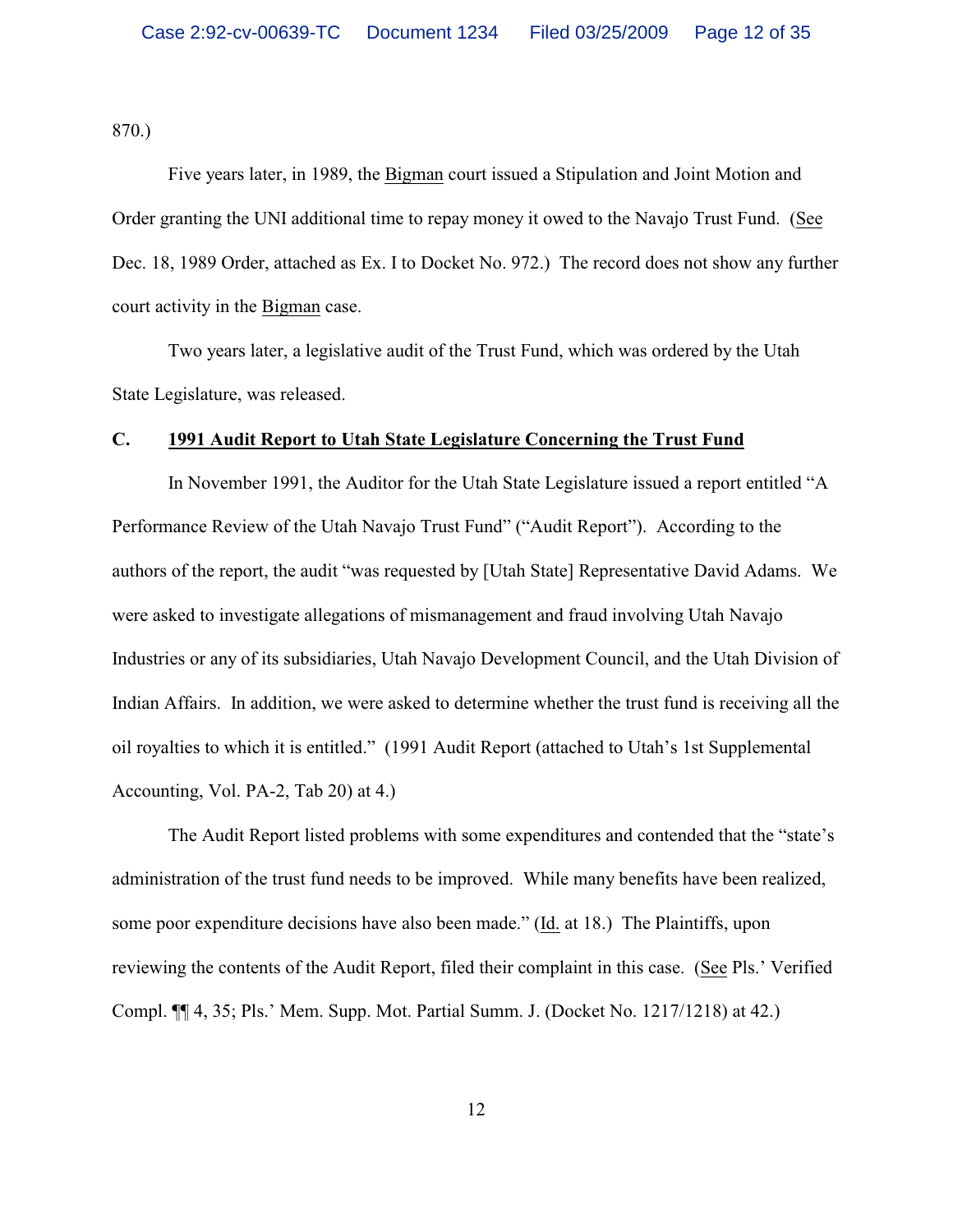# **D. The Beneficiaries' 1992 Complaint in This Case and the State's Affirmative Defenses**

In June 1992, the Plaintiffs, on behalf of themselves and other beneficiaries, filed a

Verified Complaint alleging a class action against the State of Utah. (Pls.' Verified Compl.) The

"causes of action" are listed under a section entitled "Grounds For Equitable Relief" (see id. at

16) and are labeled as follows: (1) Accounting; (2) Delegation of Duties; (3) Conflicts of Interest;

(4) Self-Dealing; (5) Interest and Investment; (6) Compensation (under which Plaintiffs allege

that the State of Utah "is liable to reimburse the Utah Navajo Trust Fund for all Fund assets

spent, lost and wasted in paying any fees and costs associated with administering the Fund"); and

(7) Litigation Costs.

In the Verified Complaint, the Plaintiffs allege that they are

seeking an order compelling Defendant to render a complete and detailed accounting of the Utah Navajo Trust Fund, and damages stemming from the State's mismanagement of said Trust Fund [which resulted in injuries to the beneficiaries] caused by Defendant's breach of trust, squandering of Trust assets and violation of the 1933 Act [creating the trust]. . . . Plaintiffs hereby give notice that when facts establishing Defendant's misconduct become more clear, Plaintiffs will seek leave to amend this Complaint to include appropriate causes of action and damage claims.

(Id. at 2.) They then emphasize the equitable nature of their claims:

This is an action in equity by virtue of the fact that Plaintiffs seek only equitable remedies flowing from Defendant's breach of trust. To wit, Plaintiffs seek prospective relief in the form of an order compelling Defendant to perform a detailed accounting of the Utah Navajo Trust Fund, and Plaintiffs seek replenishment of the fund for resources lost through Defendant's breach of fiduciary duty.

(Id. ¶ 8; see also id. ¶¶ 36-39 (listing "Grounds for Equitable Relief"), ¶ 53 (alleging liability for

"any loss or depreciation in the Trust estate of the Utah Navajo Trust Fund, together with any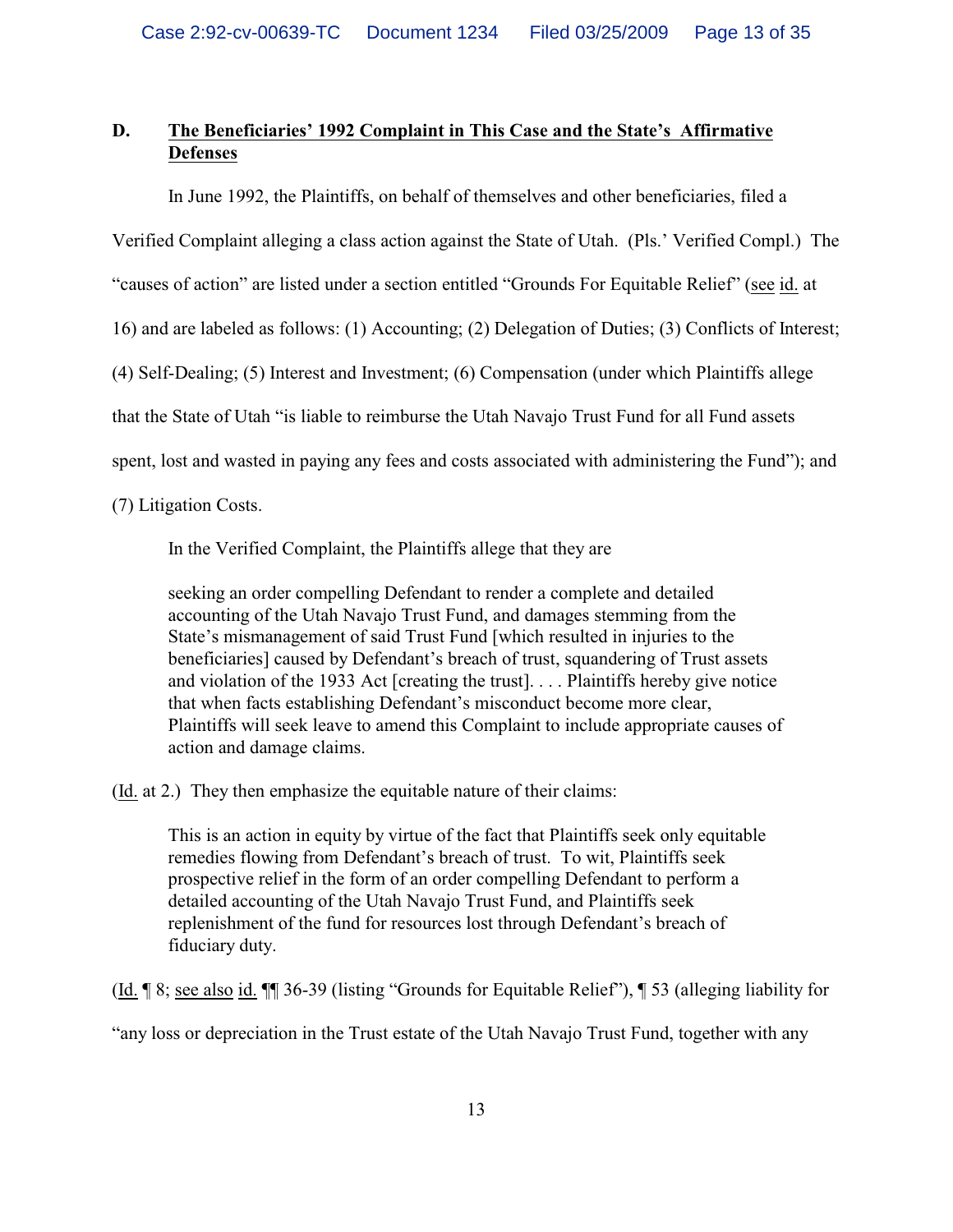profit which would have accrued to the Trust estate if there had been no breach of trust"), ¶ 61 ("Defendant is liable to reimburse the Utah Navajo Trust Fund for all Fund assets spent, lost and wasted in violation of the strict fiduciary duties imposed by the 1933 Act and Defendant's trust and fiduciary obligations.").) In the "Relief" section of the Verified Complaint, Plaintiffs request, in addition to an accounting and a declaration of trustee liability, an award of "special and compensatory damages[.]" (Id. pp. 25-26.)

The State, in its Answer, raised various affirmative defenses, including the defenses that Plaintiffs' claims are barred by laches and the statute of limitations.

# **E. March 31, 1999 Order Dismissing Laches and Statute of Limitations Defenses**

In 1999, the court considered cross-motions for judgment on the pleadings concerning the Plaintiffs' accounting claims and the State of Utah's defense that the accounting claims were barred by the doctrine of laches and the statute of limitations. The court denied Utah's motion but granted the Plaintiffs' motion, thereby dismissing Utah's laches defense for failure to state a claim and Utah's statute of limitations defense because it was inapplicable as a matter of law. (See Mar. 31, 1999 Mem. Decision (Docket No. 522) [the "1999 Order"].) The State of Utah seeks reconsideration of the 1999 Order.

# **F. Status of the Current Accounting**

The accounting is not yet complete and may not be for many more months, although on August 19, 2008, the State of Utah submitted a full accounting for fiscal years 1987 through 1991. The State is in the process of completing the accounting for earlier fiscal years. The deadline for Plaintiffs to submit exceptions to the first phase of the accounting, however, has not yet been determined because other issues remain pending. When (and if) the Plaintiffs do make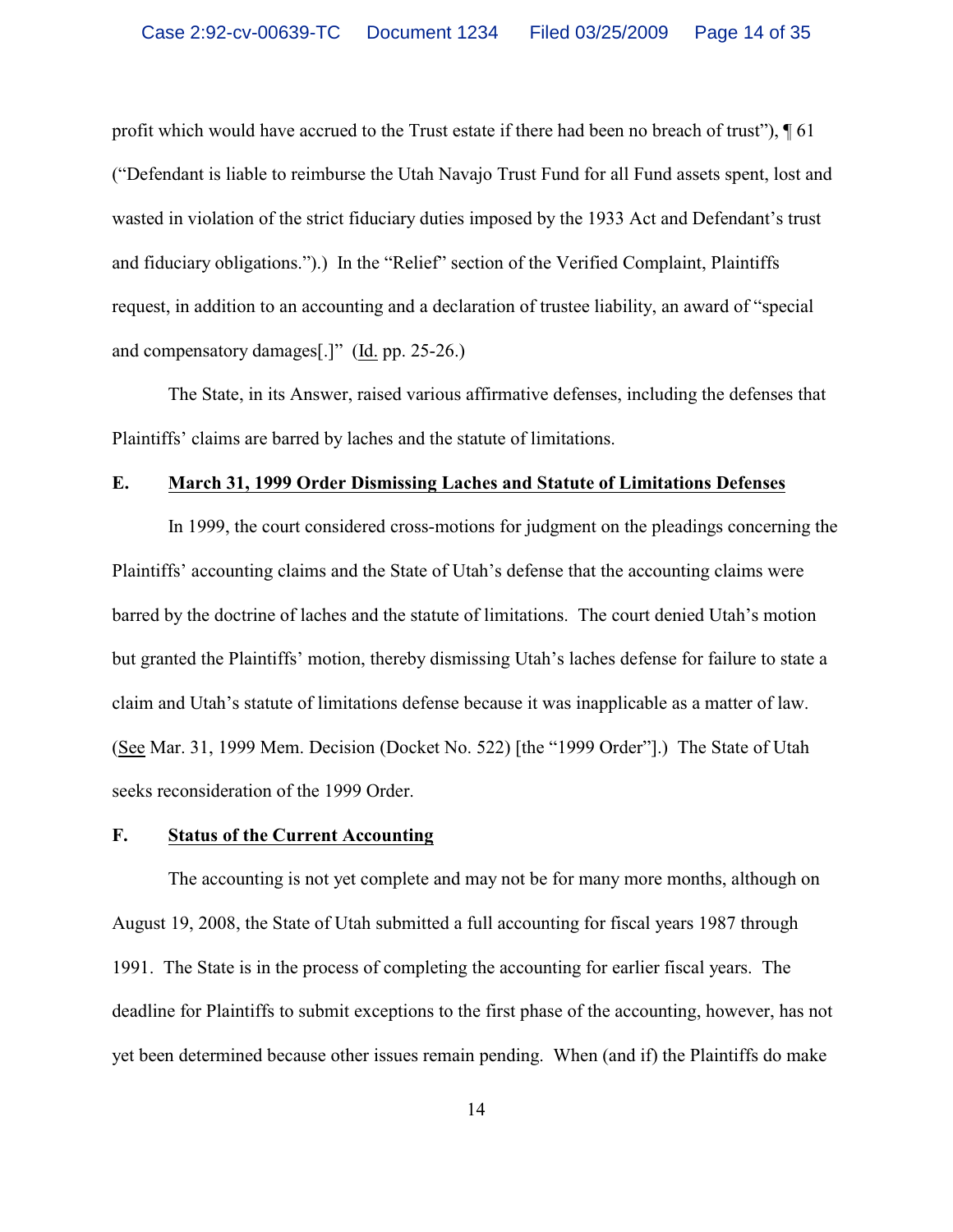exceptions, the State of Utah will have the opportunity to file a response to each exception. In its present motion, the State argues that the merits of the laches and statute of limitations defenses should be resolved at that point and not earlier.

#### **II. ANALYSIS**

### **A. State of Utah's Motion for Reconsideration of the March 31, 1999 Order**

## **1. Standard of Review**

Rule 54(b) of the Federal Rules of Civil Procedure gives the court discretion to modify any order or decision in the case before final judgment is entered. Specifically, it provides that "any order or other decision, however designated, that adjudicates fewer than all the claims or rights and liabilities of fewer than all the parties . . . may be revised at any time before the entry of a judgment adjudicating all the claims and all the parties' rights and liabilities." Fed. R. Civ. P. 54(b) (emphasis added). Under this rule, the court will reconsider the court's 1999 Order, which the State of Utah challenges.

# **2. The Court Vacates the March 31, 1999 Order Dismissing Laches and Statute of Limitations Defenses Under Rule 12(c).**

Utah seeks reinstatement of its affirmative defenses of laches and statute of limitations, but it also contends that the merits of those defenses should be addressed after the accounting process is complete. On the other hand, Plaintiffs, who filed a motion for summary judgment, seek closure now on the issue of whether, as a matter of fact or law, laches and statute of limitations are valid defenses for the State of Utah in this case.

Upon review of the 1999 Order, the pleadings submitted by the parties at that time, the Verified Complaint, the Answer, and relevant case law, the court finds that the State of Utah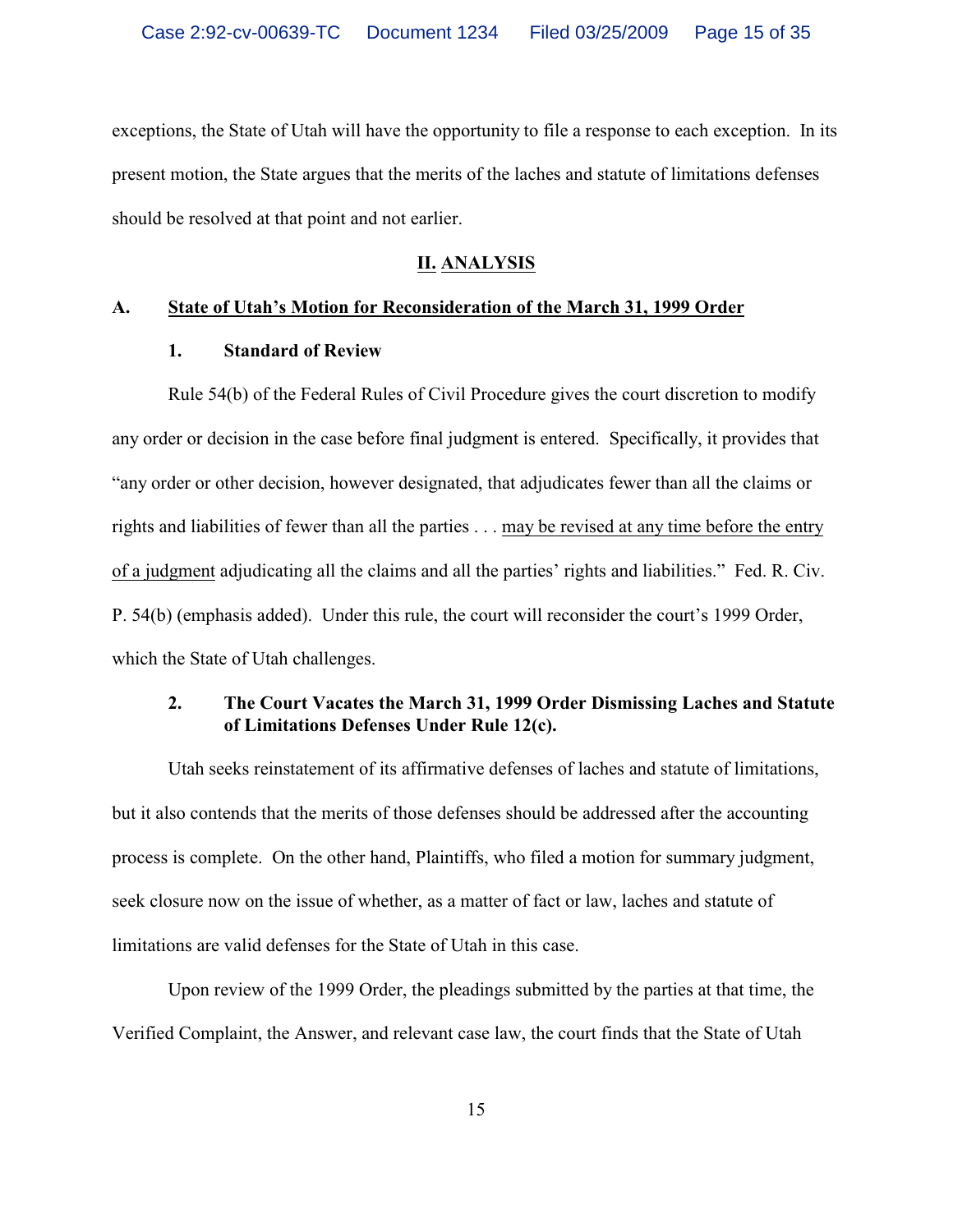adequately pleaded the affirmative defenses of laches and statute of limitations in its Answer. Accordingly, the court vacates the 1999 Order and reinstates the State of Utah's affirmative defenses of laches and statute of limitations. See, e.g., Fed. R. Civ. P. 8(c) ("In responding to a pleading, a party must affirmatively state any avoidance or affirmative defense, including . . . laches [and] statute of limitations[.]"; Ahmad v. Furlong, 435 F.3d 1196, 1201 (10th Cir. 2006) (purpose of Rule 8(c)'s affirmative defense pleading requirement "is to give the opposing party notice of the [defense] and a chance to argue, if he can, why the imposition of [the defense] would be inappropriate.") (quoting Blonder-Tongue Lab., Inc. v. Univ. of Ill. Found., 402 U.S. 313, 350 (1971)) (alterations in original); Williams v. Ashland Eng'g Co. Inc., 45 F.3d 588, 593 (1st Cir. 1995)<sup>6</sup> ("Where ... a plaintiff clearly anticipates that an issue will be litigated, and is not unfairly prejudiced when the defendant actually raises it, a mere failure to plead the defense more particularly will not constitute a waiver."); Daingerfield Island Protective Soc'y v. Babbitt, 40 F.3d 442, 444-45 (D.C. Cir. 1994) (finding "bare assertion" of affirmative defense of statute of limitations was adequate pleading under Rule 8(c) because it put opposing parties on notice of affirmative defense and gave them opportunity to respond; "[W]hile a limitations defense must 'be asserted in a responsive pleading,' it 'need not be articulated with any rigorous degree of specificity[.]'"), cited in Yoder v. Honeywell Inc., 104 F.3d 1215, 1224 n.3 (10th Cir. 1997); Canadian St. Regis Band of Mohawk Indians v. New York, 278 F. Supp. 2d 313, 332 (S.D.N.Y. 2003) ("[o]rdinarily the applicability of laches involves a fact intensive inquiry, thus making it improper to consider on a motion . . . which is confined to a review of the pleadings.");

 $6$ Abrogated on other grounds by Carpenters Local Union No. 26 v. United States Fid.  $&$ Guar. Co., 215 F.3d 136 (1st Cir. 2000).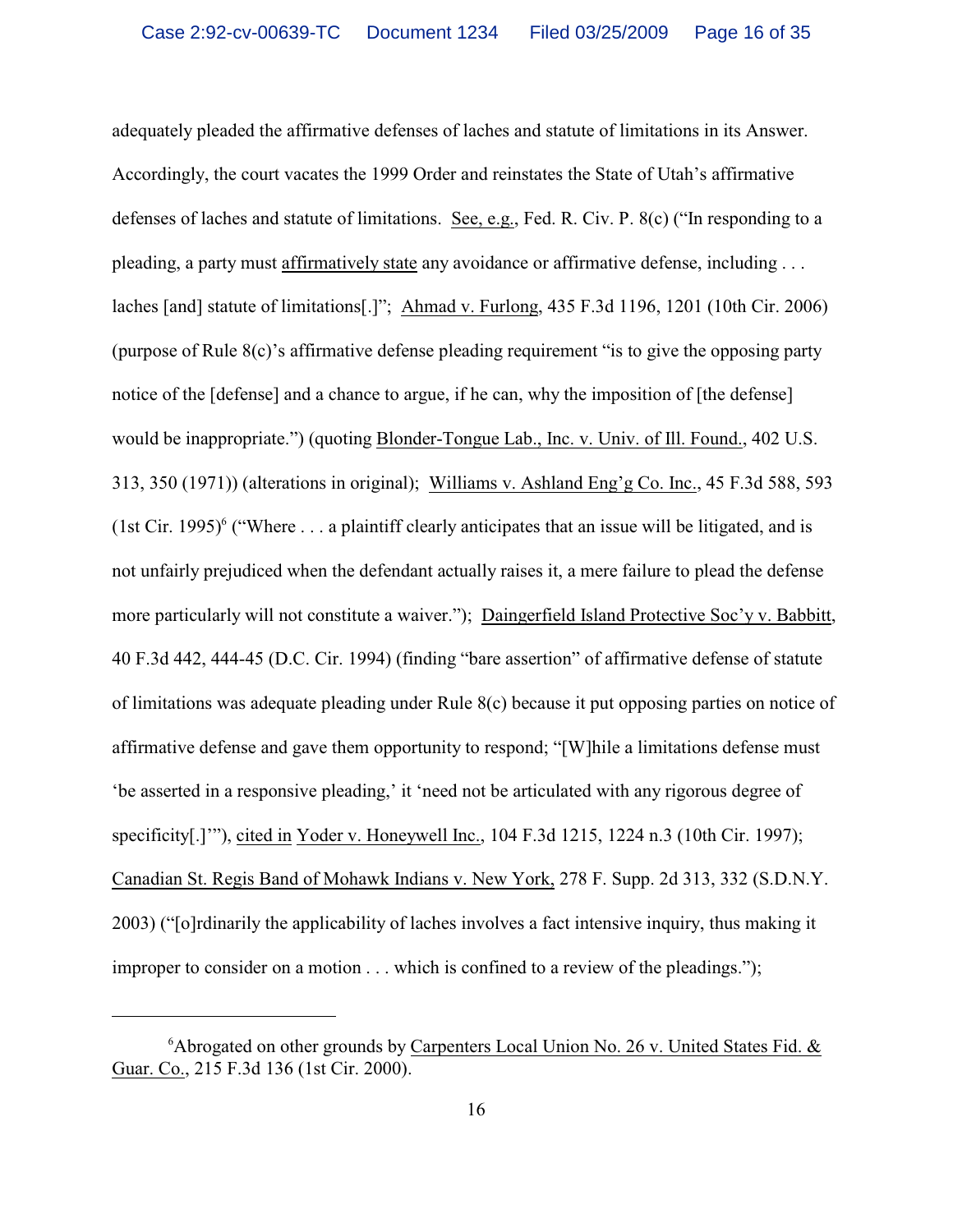Emmpresa Cubana Del Tabaco, Culbro Corp., 213 F.R.D. 151, 154-55 (S.D.N.Y. 2003)

("Motions to strike affirmative defenses [which are sometimes presented as motions for failure to state a claim] are generally disfavored and should be denied unless there is a clear showing that the challenged defense has no bearing on the subject matter and that permitting the defense to stand would prejudice the plaintiff.") (internal citations and quotation marks omitted).

Still, even though the State's request for reconsideration has in a sense been granted, its success is short-lived. That is, the court finds that the Plaintiffs' Motion for Summary Judgment is ripe for decision, and for the reasons set forth below, the court holds that the State's laches and limitations defenses fail as a matter of law and fact on grounds other than those stated in the 1999 Order.

### **B. Plaintiffs' Motion for Summary Judgment**

Federal Rule of Civil Procedure 56 permits the entry of summary judgment "if the pleadings, depositions, answers to interrogatories, and admissions on file, together with the affidavits, if any, show that there is no genuine issue as to any material fact and that the moving party is entitled to judgment as a matter of law.'" Fed. R. Civ. P. 56(c); see also Anderson v. Liberty Lobby, Inc., 477 U.S. 242, 250-51 (1986); Adler v. Wal-Mart Stores, Inc., 144 F.3d 664, 670 (10th Cir. 1998).

#### **1. Utah Has Not Satisfied the Requirement for a Stay Under Rule 56(f).**

The State of Utah filed the Rule 56(f) Affidavit of Philip Lott, through which it seeks a stay of decision on the summary judgment motion until Utah has had the opportunity to complete what it deems is necessary discovery. (See Rule 56(f) Aff. of Philip S. Lott, attached as Ex. E to Def.'s Mem. Opp'n to Mot. Summ. J. (Docket No. 1299).) Under Rule 56(f), the non-movant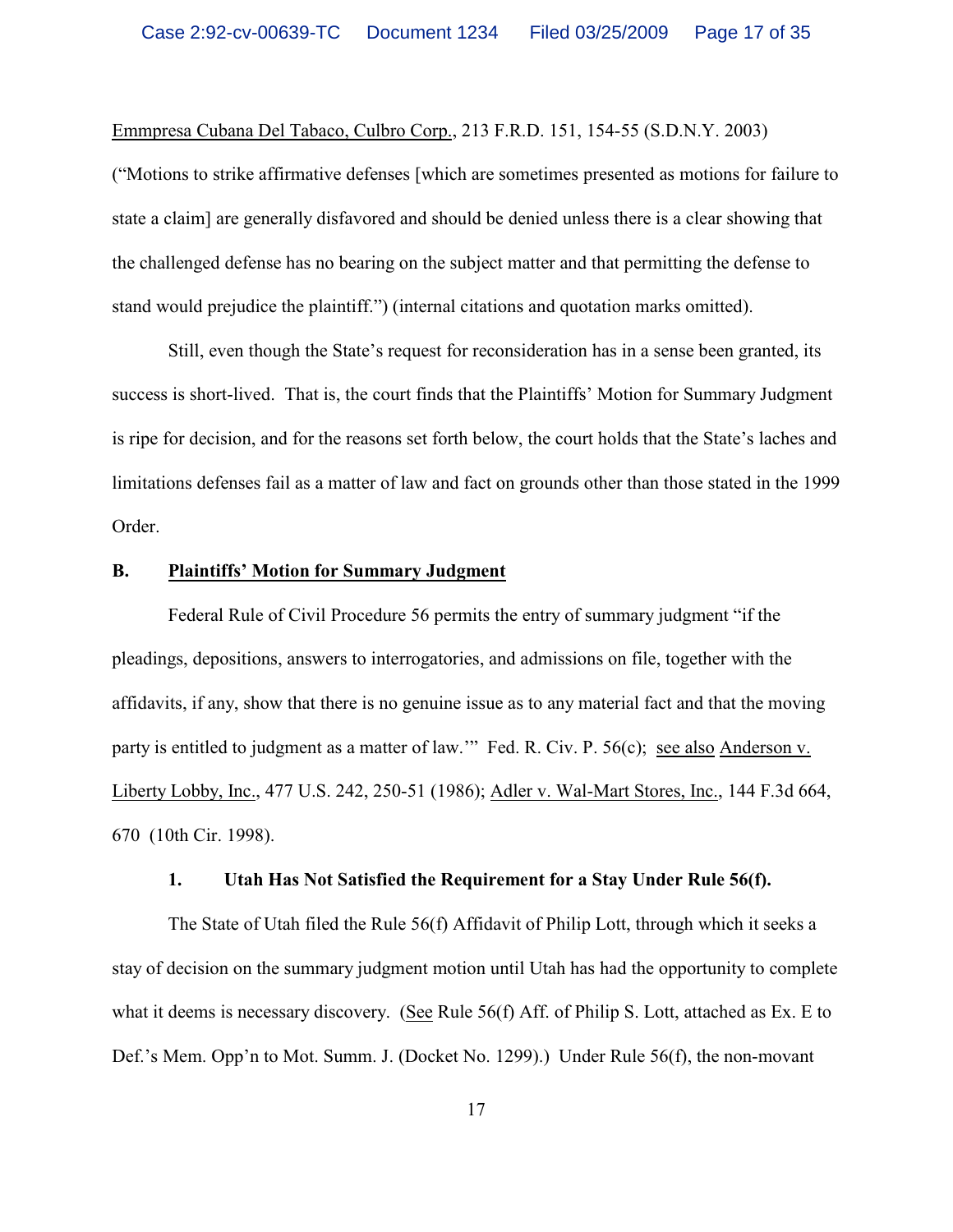may file an affidavit attesting to its inability to present facts essential to justify its opposition until further discovery is conducted. If the 56(f) movant makes a satisfactory showing, the court may deny the motion for summary judgment or stay the motion until the non-movant has had an opportunity to develop necessary facts in opposition. For the reasons set forth below, the court denies Utah's request for a stay under Rule 56(f).

Summary judgment is not granted "where the nonmoving party has not had the opportunity to discover information that is essential to his opposition." Committee for the First Amendment v. Campbell, 962 F.2d 1517, 1521 (10th Cir. 1992) (quoting Anderson v. Liberty Lobby, 477 U.S. 242, 250 n.5 (1986)). By filing a Rule 56(f) motion, the party seeking to avoid summary judgment may thus "seek deferral of a summary judgment ruling pending discovery." Id. at 1521-22. The affidavit submitted in support of such a motion must explain "with specificity how 'the desired time would enable [the party making the Rule 56(f) motion] to meet its burden in opposing summary judgment.'" Jensen v. Redevelopment Agency of Sandy City, 998 F.2d 1550, 1554 (10th Cir. 1993) (internal citations omitted). Moreover, "if the party filing the Rule 56(f) affidavit has been dilatory . . . no extension will be granted." Id.

Utah contends that "the named Plaintiffs and other members of the plaintiff class may have possession or control of materials and/or knowledge of material fact that support Utah's position regarding the application of laches and the statute of limitations defenses in this case. Until Plaintiffs make their exceptions and further discovery is completed, Utah is unable to fully and completely respond to Plaintiffs' [motion for summary judgment]." (Rule 56(f) Aff. of Philip S. Lott, attached as Ex. E to Def.'s Mem. Opp'n Pls.' Rule 56 Mot.) But the Plaintiffs point out that when the parties had motions concerning the two affirmative defenses before the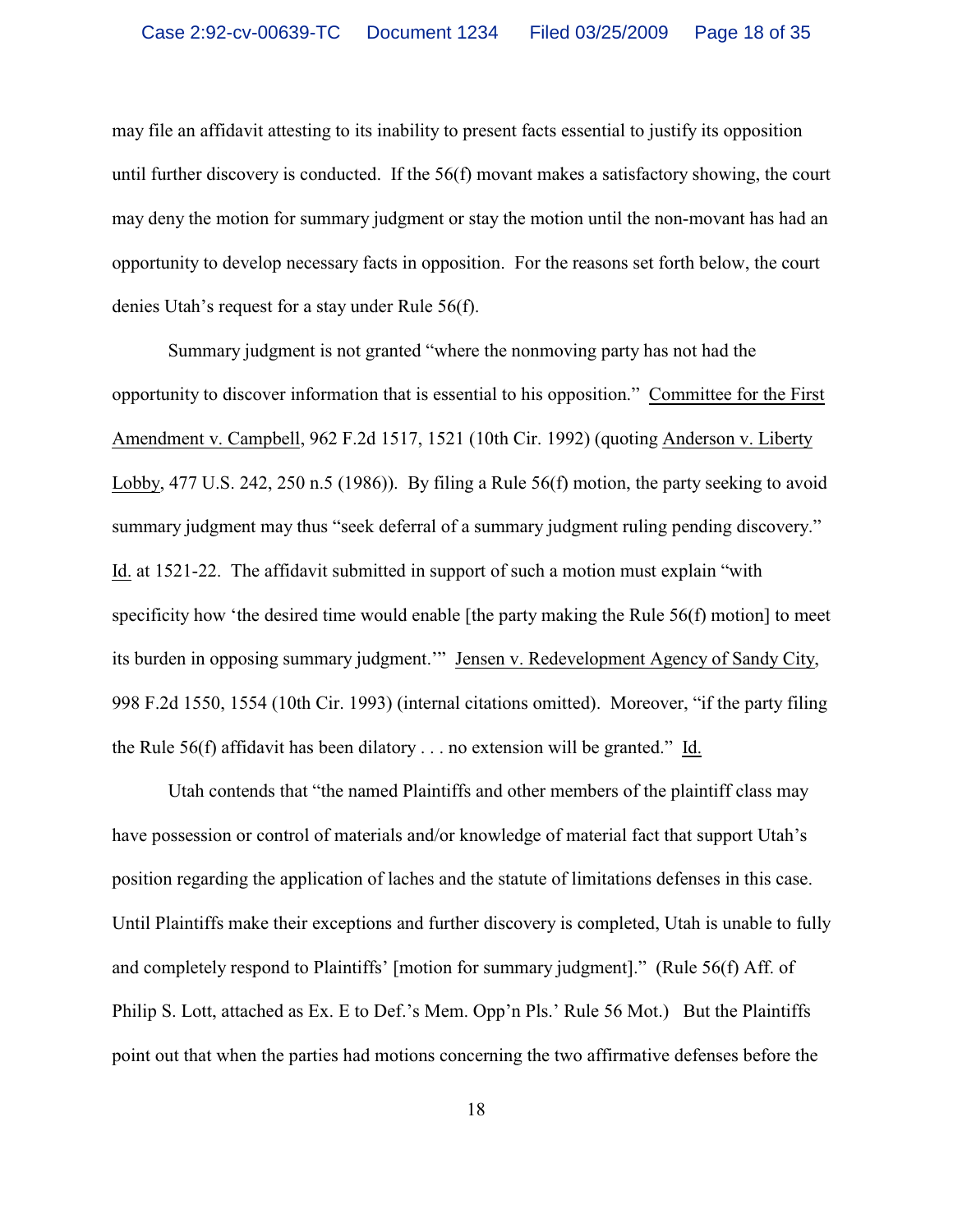court earlier in the case, they were given the opportunity to discover information concerning the statute of limitations and laches issues. (See Mar. 16, 1998 Minute Entry (Docket No. 356) (lifting discovery stay and setting July 13, 1998, as cut-off date for discovery on issues of whether claims were time-barred); Apr. 1, 1998 Order (Docket No. 366) (ordering that "[d]iscovery with regard to pending motions regarding the statute of limitations shall be completed on or before July 13, 1998.").) The State apparently did not take advantage of that opportunity. (See Pls.' Mem. Supp. Rule 56 Mot. (Docket No. 1218) ¶¶ 40-48.) Utah has not presented any explanation or evidence showing why it did not conduct discovery during that time.

Furthermore, the court disagrees with the State's suggestion that discovery on laches and statute of limitations issues should occur after Plaintiffs make exceptions to the State's accounting so that the State may examine and apply such defenses on a claim by claim basis at the exceptions stage in the accounting process. At that point, as the court has ruled below, any claim that a particular exception is time-barred will not be supportable as a matter of law.

The court finds that Utah is not entitled to the stay and discovery it seeks. Accordingly, the court finds the motion for summary judgment ripe for decision and now addresses its merits.

# **2. The Plaintiffs Are Entitled to Summary Judgment on Utah's Affirmative Defenses of Laches and the Statute of Limitations.**

#### a. The Remedies Plaintiffs Seek Are Equitable.

The threshold issue is whether the remedies Plaintiffs seek are solely equitable. Upon review of the Verified Complaint, and considering the current pleadings of the Plaintiffs (in which they reiterate their intent to seek only equitable remedies), the court agrees with the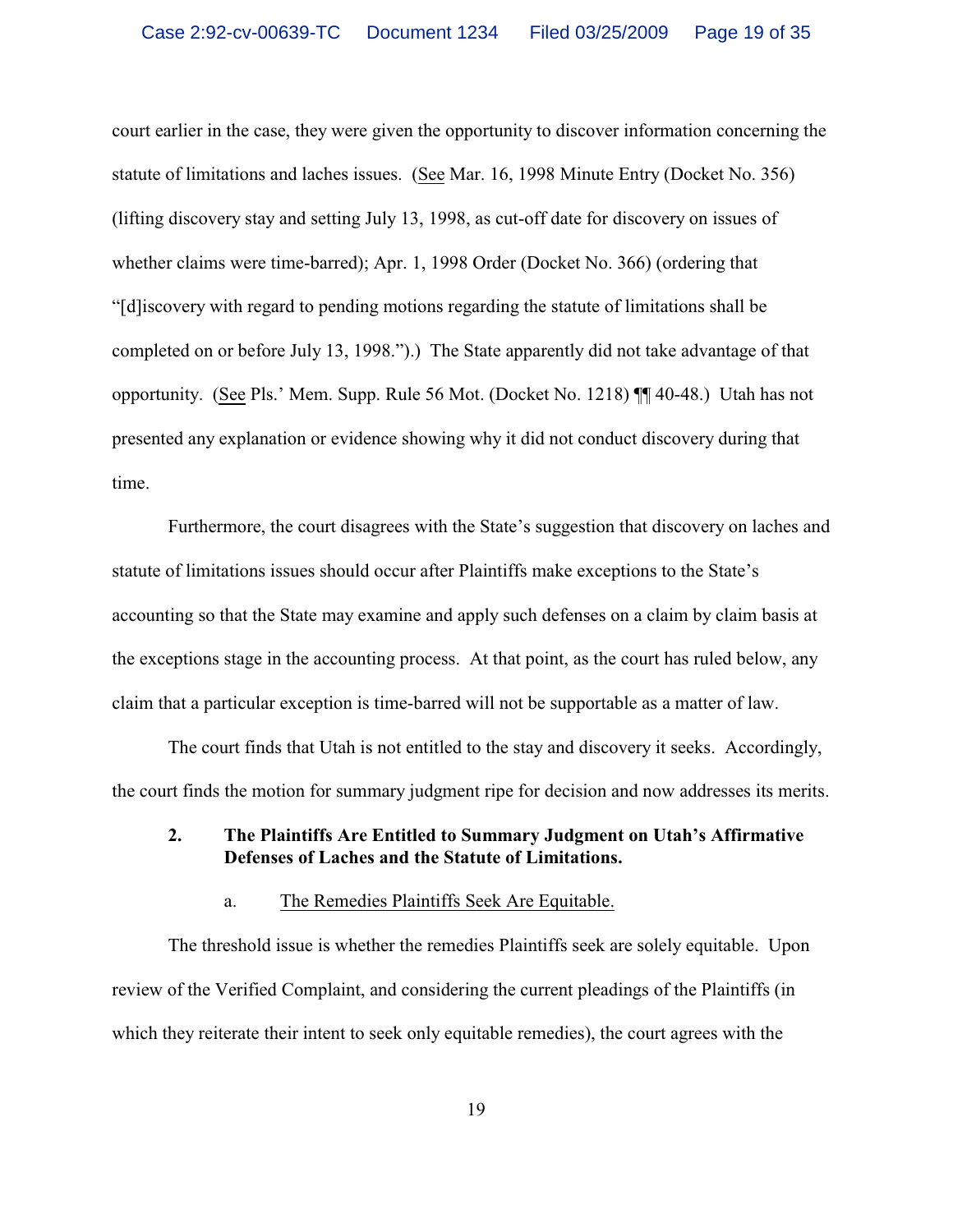Plaintiffs' interpretation.

The Plaintiffs seek purely equitable remedies. Specifically, they seek reimbursement of Trust Funds improperly spent or managed and so lost or wasted. Although they purport to seek "special and compensatory damages" in their Complaint, the nature of their allegations and causes of action are related to their claim for accounting and are limited to equitable remedies.

The fact that they seek monetary reimbursement does not convert the claims to an action at law for damages. There is no dispute that a claim for an accounting is an equitable action. And reimbursement of Trust Funds lost through a breach of fiduciary duty by the trustee is consistent with remedies provided upon the completion of an accounting through a court decree that certain transactions resulted in an improper loss. As the United States Supreme Court observed in Bowen v. Massachusetts, 487 U.S. 879 (1988):

Our cases have long recognized the distinction between an action at law for damages—which are intended to provide a victim with monetary compensation for an injury to his person, property, or reputation—and an equitable action for specific relief—which may include an order providing for the reinstatement of an employee with backpay, or for "the recovery of specific property or *monies*, ejectment from land, or injunction either directing or restraining the defendant officer's actions." The fact that a judicial remedy may require one party to pay money to another is not a sufficient reason to characterize the relief as "money damages."

Id. at 893 (emphasis in original; internal citations omitted). See also Bogert, Bogert, & Hess, Law of Trusts & Trustees § 970 (2008) ("The court, at the conclusion of an accounting proceeding, may make any order or decree which is deemed equitable. . . . On a final or intermediate account the court [among other things] may direct the trustee to replace trust funds ... by way of reimbursement for breaches of trust ...."), § 870 ("A suit for equitable relief is applicable where the trust remains in existence and the suit is for the statement of an account and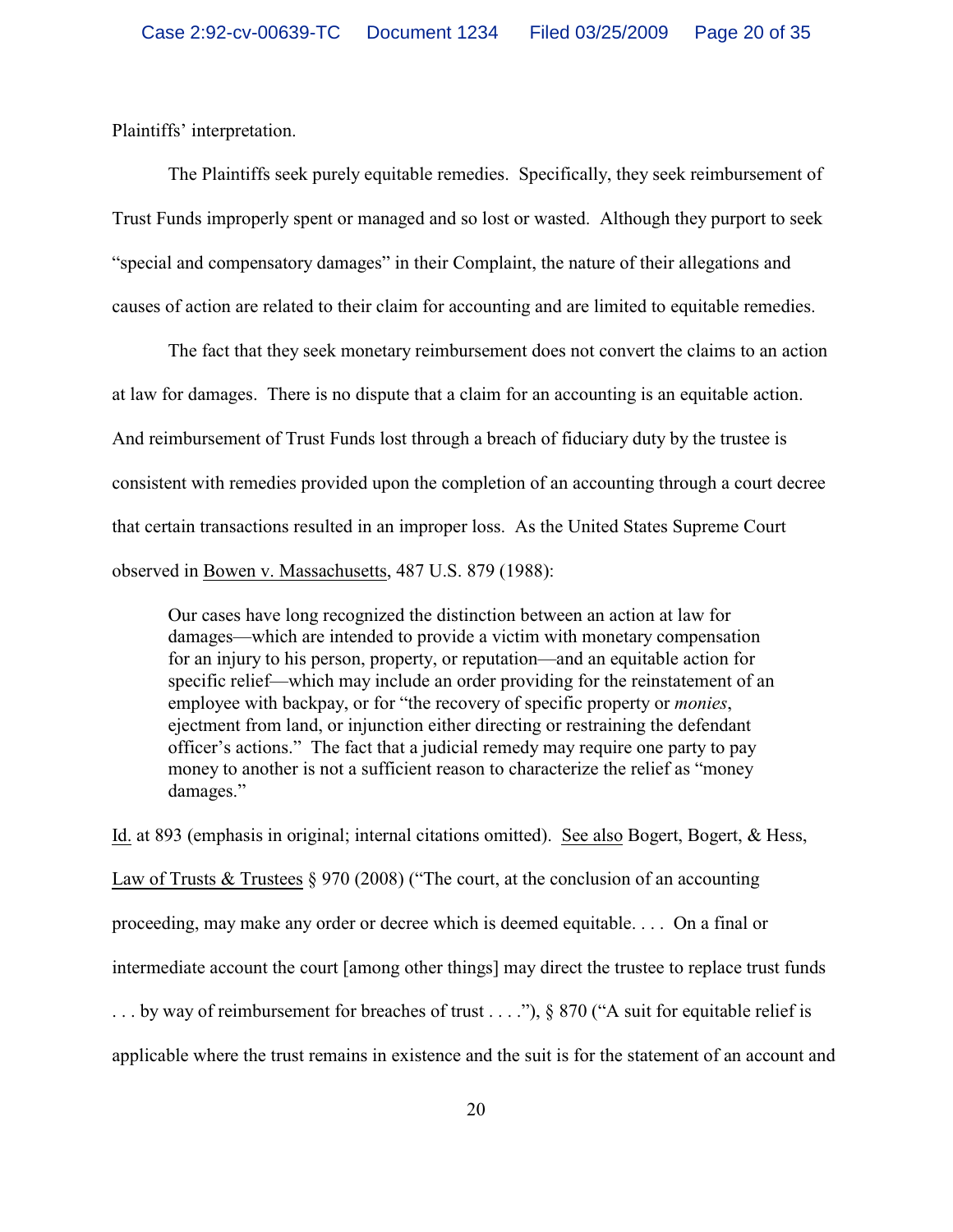the recovery of an unliquidated sum.").

The Plaintiffs here seek an accounting of money already deposited into the NTF and held in trust by the State of Utah. That is, they seek a recovery of assets.

The situation here is somewhat similar to that in the Indian trust accounting case of Cobell v. Babbitt, 30 F. Supp. 2d 24 (D.D.C. 1998), in which a class of plaintiffs allege that the United States breached its fiduciary duty in its handling of Individual Indian Money (IIM) Trust accounts. In Cobell, the court construed the plaintiffs' request for an accounting as an equitable claim arising "under the basic fiduciary relationship governed by the law of trusts. This type of accounting is a standard equitable remedy within the law of trusts, in which the beneficiaries seek to compel the trustee to account for his stewardship of the trust res." Id. at 42. See also Navajo Tribe of Indians v. United States, 624 F.2d 981, 986 (Ct. Cl. 1980) (construing beneficiary's claim that trustee failed to provide educational and other services to Navajo Indians to be part of the Tribe's general accounting claim because it was related to management and use of trust assets); Restatement (Second) of Trusts  $\S$  199(c) (1959) ("The beneficiary of a trust can maintain a suit  $\ldots$  to compel the trustee to redress a breach of trust.").

Moreover, the unique nature of the NTF, as interpreted by the United States Supreme Court and the Tenth Circuit, supports the conclusion that Plaintiffs are limited to equitable remedies. Specifically, two separate decisions interpreting the 1933 Act—one by the United States Supreme Court and the other by the Tenth Circuit—support the conclusion that the beneficiaries are not entitled to any direct payment of money, but, rather, the State is to spend the Trust Funds "for the health, education, and general welfare of the Navajo Indians residing in San Juan County." See 1933 Act.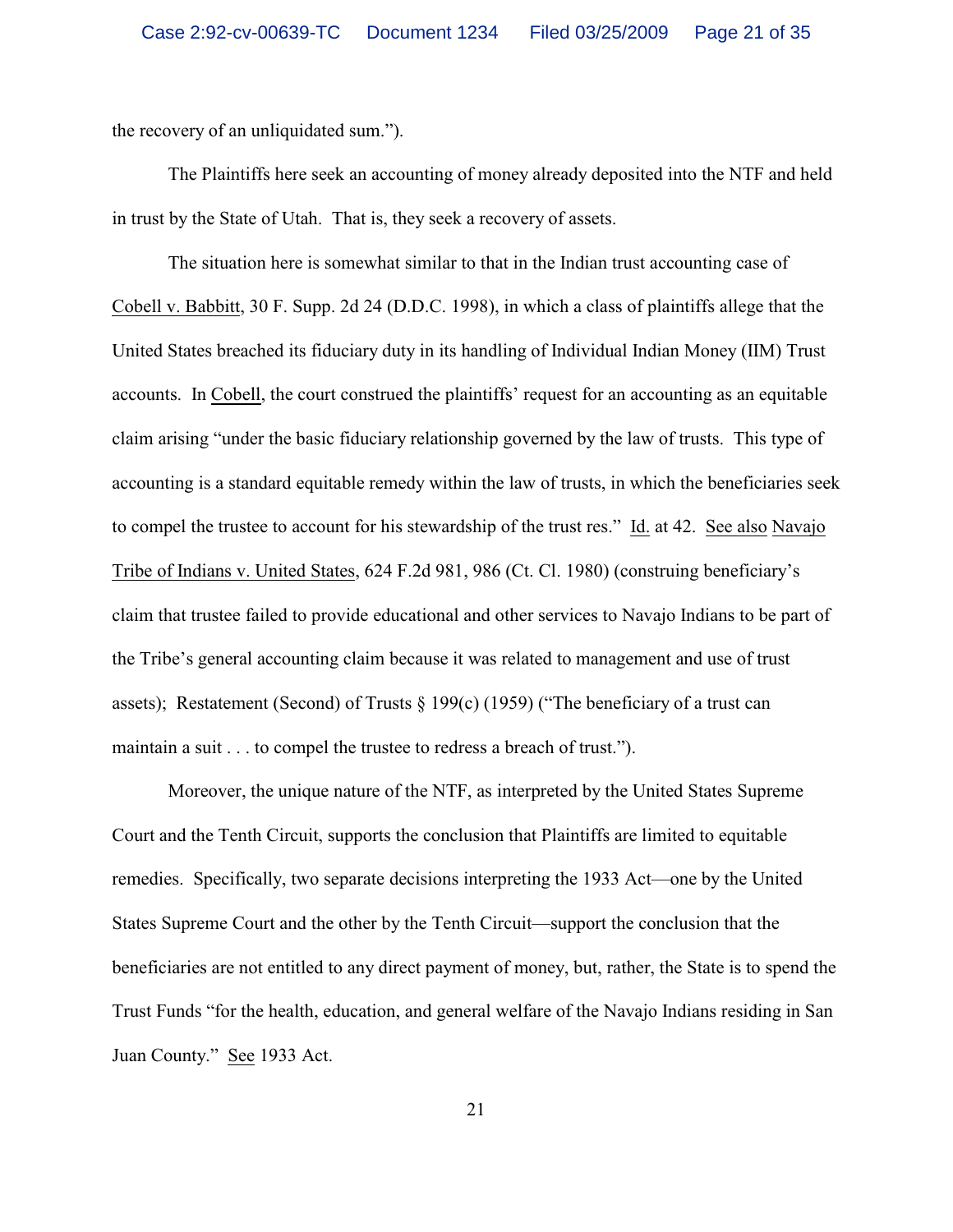The first opinion was issued by the United States Supreme Court in United States v. Jim,

409 U.S. 80 (1972). After Congress expanded the reach of the Trust by passing the 1968

Amendment to expand the pool of beneficiaries, a class action was brought on behalf of Aneth

Extension residents (beneficiaries of the Trust) seeking a court declaration that the 1968

Amendment was an unconstitutional taking of property without just compensation. Id. at 82.

The district court held that the 1933 Act "vested certain property rights in the plaintiffs, and held

the 1968 Act, with its changed pool of beneficiaries, to be unconstitutional." Id. at 81-82. The

Supreme Court reversed, holding that

Congress in 1933 did not create constitutionally protected property rights in the appellees. The Aneth Extension was added to a tribal reservation, and the leases which give rise to mineral royalties are tribal leases. It is settled that "[w]hatever title the Indians have is in the tribe, and not in the individuals, although held by the tribe for the common use and equal benefit of all the members." To be sure, the 1933 Act established a pattern of distribution which benefited the appellees more than other Indians on the Navajo Reservation. But it was well within the power of Congress to alter that distributional scheme. . . . Congress has not deprived the Navajo of the benefits of mineral deposits on their tribal lands. It has merely chosen to re-allocate the 37½ % of royalties which flow through the State in a more efficient and equitable manner. . . . As no "property," in a Fifth Amendment sense, was conferred upon residents of the Aneth Extension by the 1933 Act, no violation of the Fifth Amendment was effected by the 1968 legislation.

Id. at 82-83 (internal citations omitted; emphasis added).

Then, in 1996, the Tenth Circuit held that although the beneficiaries here had no vested

property interest in the NTF (as the Supreme Court held in  $Jim$ ), the 1933 Act nevertheless</u>

implied a cause of action by the beneficiaries against the State for breach of fiduciary duty. Pelt

v. Utah, 104 F.3d 1534, 1537 (10th Cir. 1996). In its opinion, the Tenth Circuit cited to Jim,

noting that the appellate court's holding was consistent with Jim, in part because "no title is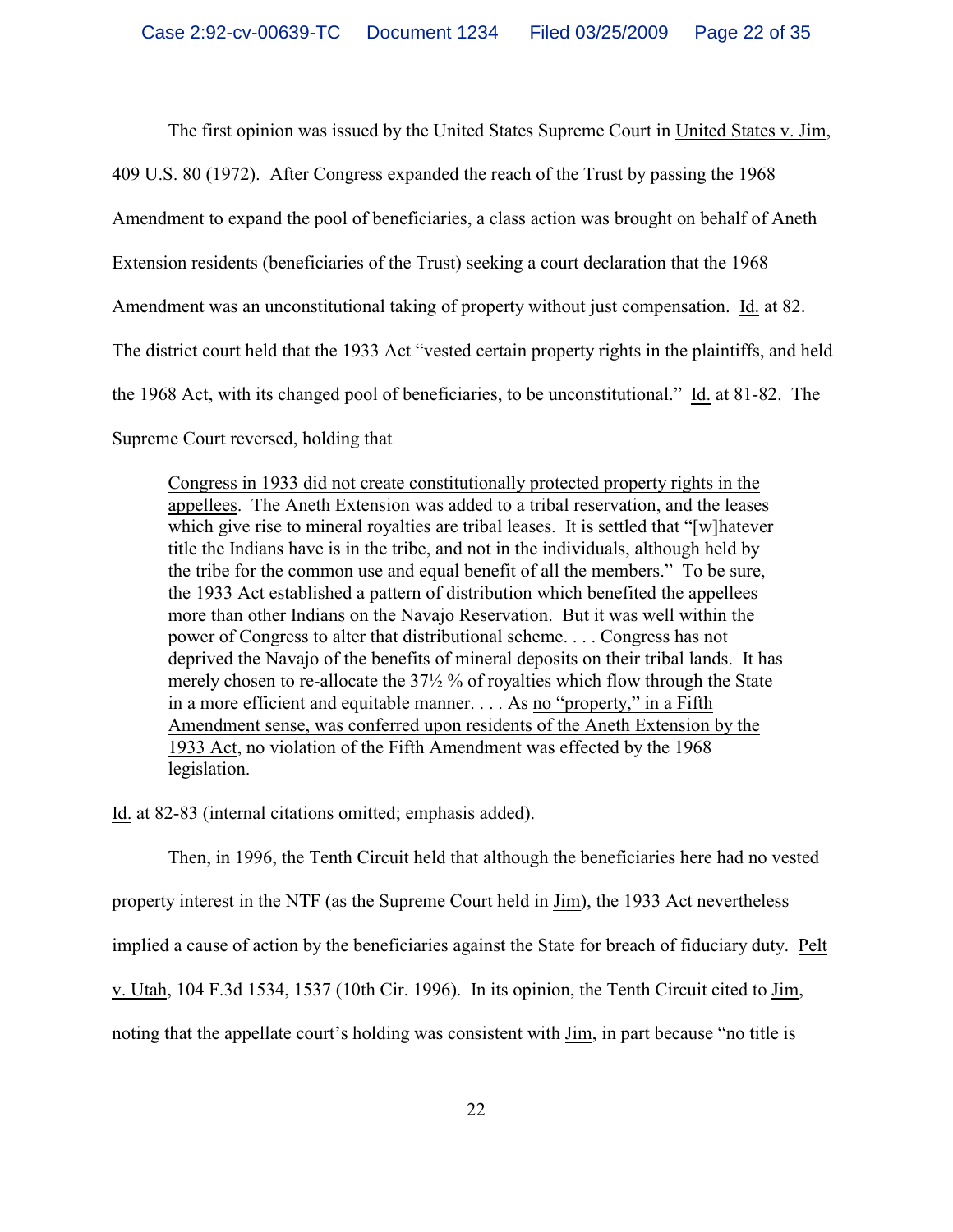necessary for the San Juan Navajos to have an equitable cause of action as beneficiaries of the fund." Id. at 1542 n.9 (emphasis added). The appellate court, while noting the discretion the State has as trustee, also cited to the Restatement (Second) of Trusts § 199 (1959) (outlining equitable remedies available to trust beneficiaries), apparently to indicate that there is a limit to that discretion and that an action in equity may be appropriate. Id. at 1544 n.10.

Given the equitable nature of Plaintiffs' claims, it is not clear that the court needs to engage in a statute of limitations analysis because the doctrine of laches typically governs equitable actions instead. For example, the United States Supreme Court noted in Holmberg v. Albrecht, 327 U.S. 392 (1946), that "[t]raditionally and for good reasons, statutes of limitation are not controlling measures of equitable relief. Such statutes have been drawn upon by equity solely for the light they may shed in determining . . . whether plaintiff has inexcusably slept on his rights so as to make a decree against the defendant unfair." Id. at 396 ("A federal court may not be bound by a State statute of limitation and yet that court may dismiss a suit where the plaintiffs' 'lack of diligence is wholly unexcused; and both the nature of the claim and the situation of the parties was such as to call for diligence.'") (internal citation omitted). The Tenth Circuit explained a similar approach in the 1945 decision of McCallum v. Anderson: "While statutes of limitation are not strictly applicable to equitable actions, they are helpful as an analogous guide in the application of the equitable rule of laches." 147 F.2d 811, 815 (10th Cir. 1945). See also County of Oneida, New York v. Oneida Indian Nation of New York, 470 U.S. 226, 240-41 (1985) (holding that "no federal statute of limitations governs federal common-law actions [concerning] Indian land claims."); DelCostello v. Int'l Bhd. of Teamsters, 462 U.S. 151, 162 (1983) (noting that Holmberg court declined to apply state statute of limitations to federal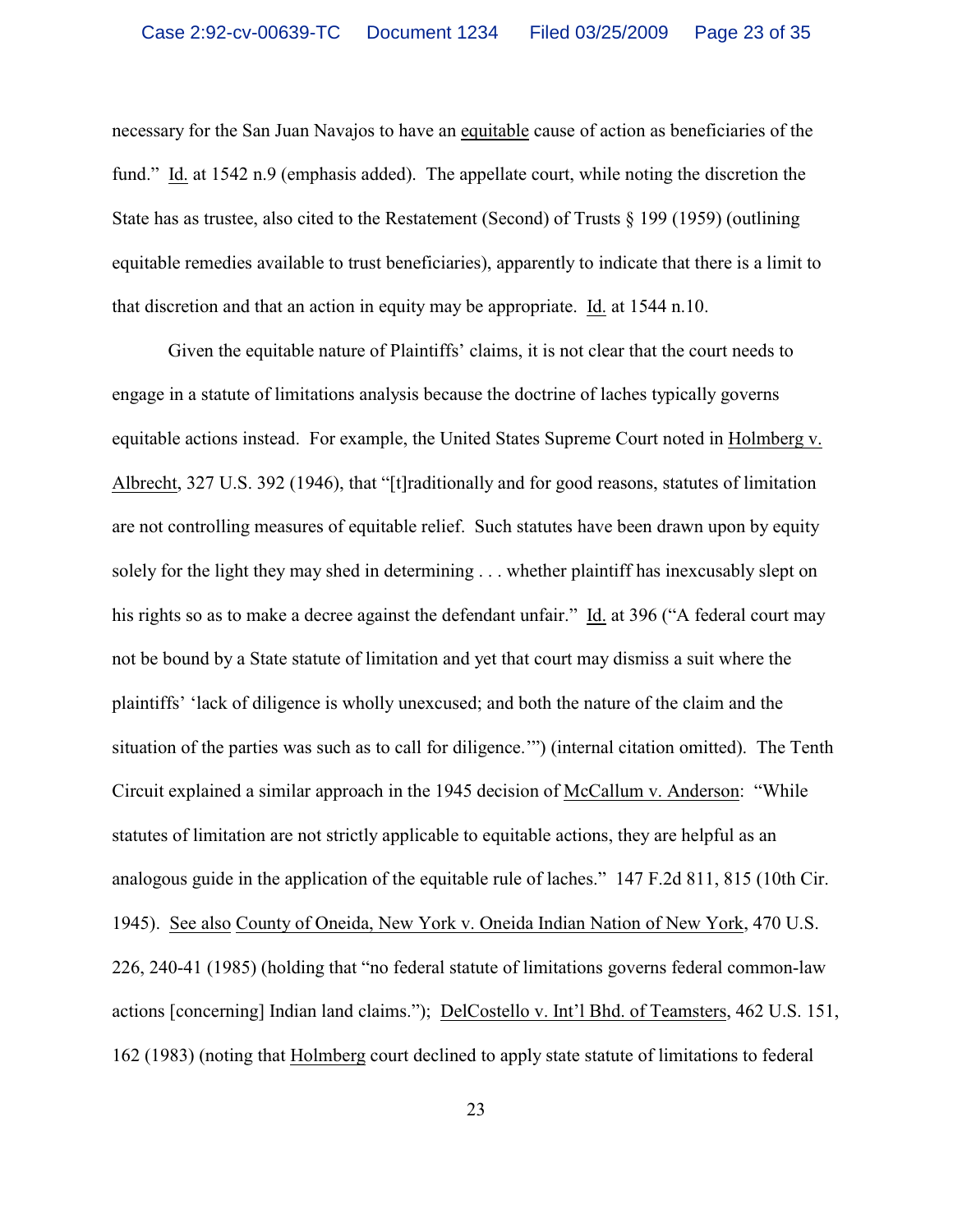cause of action "lying only in equity, because the principles of federal equity are hostile to the 'mechanical rules' of statutes of limitations."). But see, e.g., Christensen v. United States, 755 F.2d 705, 708 (9th Cir. 1985) (holding that federal statute of limitations in 28 U.S.C. § 2401(a), which is jurisdictional, applies to equitable as well as legal claims brought by Native Americans against the United States); Urabazo v. United States, 947 F.2d 955 (10th Cir. 1991) (unpublished table opinion) (citing Christensen for same proposition); Sisseton-Wahpeton Sioux Tribe v. United States, 895 F.2d 588, 592 (9th Cir. 1990) (same).

Because the parties have addressed both modes of barring relief, and because the law has developed significantly since traditional equity rules were applied in Holmberg, the court will address the merits of both affirmative defenses. Ultimately, under either analysis, the outcome is the same.

# b. Plaintiffs' Claims Are Not Time-Barred Because No Limitations Period Has Begun to Accrue.

(i) *What, If Any, Statute of Limitations Applies?*

The 1933 Act does not contain a statute of limitations.

In such a situation, [courts] do not necessarily assume that Congress intended that there be no time limit on actions at all; rather, [the court's] task is to "borrow" the most suitable statute or other rule of timeliness from some other source. We [the United States Supreme Court] have generally concluded that Congress intended that the courts apply the most closely analogous statute of limitations under state law.

DelCostello v. Int'l Bhd. of Teamsters, 462 U.S. 151, 158 (1983). But if application of an analogous state statute of limitation is "at odds with the purpose or operation of federal substantive law," then the court may decline to apply the state time limitations and instead draw a statute of limitations from related federal statutes or apply the doctrine of laches as an alternative.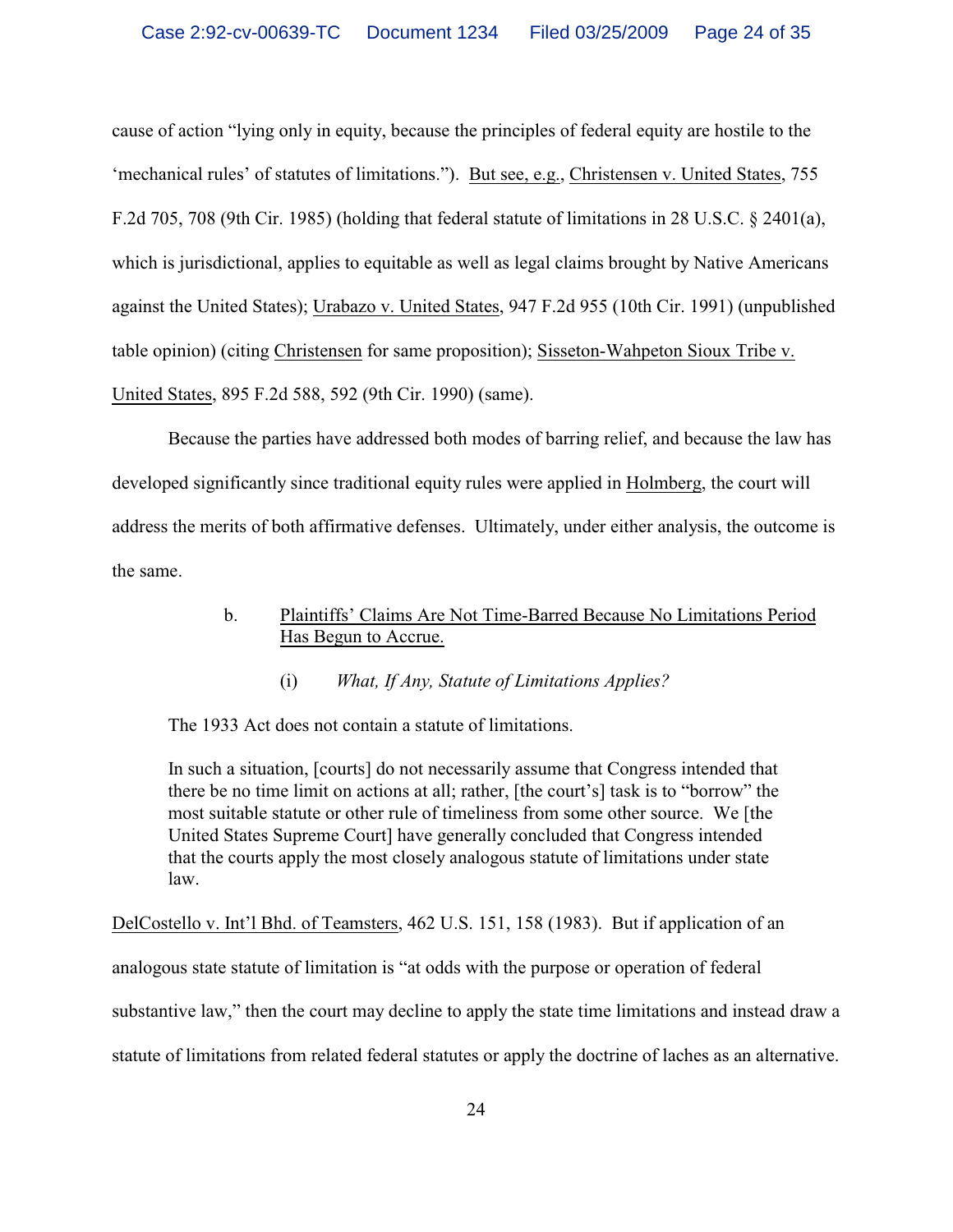Id. at 161-62 (noting that state statute must not frustrate or interfere with implementation of national policies).

Utah applies a four-year statute of limitation to claims brought by a beneficiary against a trustee. Snow v. Rudd, 998 P.2d 262, 265, 268 (Utah 2000); District 22 United Mine Workers of Amer. v. Utah, 229 F.3d 982, 991 (10th Cir. 2000) (citing Snow v. Rudd). That four-year statute of limitations, which is set forth in Utah Code Section 78B-2-307(3) (formerly Utah Code Section 78-12-25(3)), appears to be the most analogous state statute here. But the court finds that application of Utah's four-year statute would be inconsistent with, and interfere with, national policies and federal law governing Indian trust cases.

Indian trust cases filed against the federal government as trustee are generally governed by a longer federal six-year statute of limitations. See 28 U.S.C. § 2401(a) ("every civil action commenced against the United States shall be barred unless the complaint is filed within six years after the right of action first accrues."); Loudner v. United States, 108 F.3d 896, 901 (8th Cir. 1997) (holding that 28 U.S.C. § 2401(a) applies to Indian trust beneficiaries in trust-based claims against the United States); Cobell v. Norton, 260 F. Supp. 2d 98, 104 (D.D.C. 2003) (applying § 2401 to claims for accounting but noting that key issue was whether claims had accrued for purposes of the statute of limitations). Application of the shorter four-year limitations period to rights and claims created by federal law<sup>7</sup> for Indian trust beneficiaries would be inconsistent with federal law.

<sup>&</sup>lt;sup>7</sup>See Pelt v. Utah, 104 F.3d 1534, 1543 (10th Cir. 1996) (holding that through enactment of the 1933 Act, as amended by 1968 Act, Congress created a trust-like relationship and a corresponding right of the beneficiaries to bring a breach of trust action against Utah).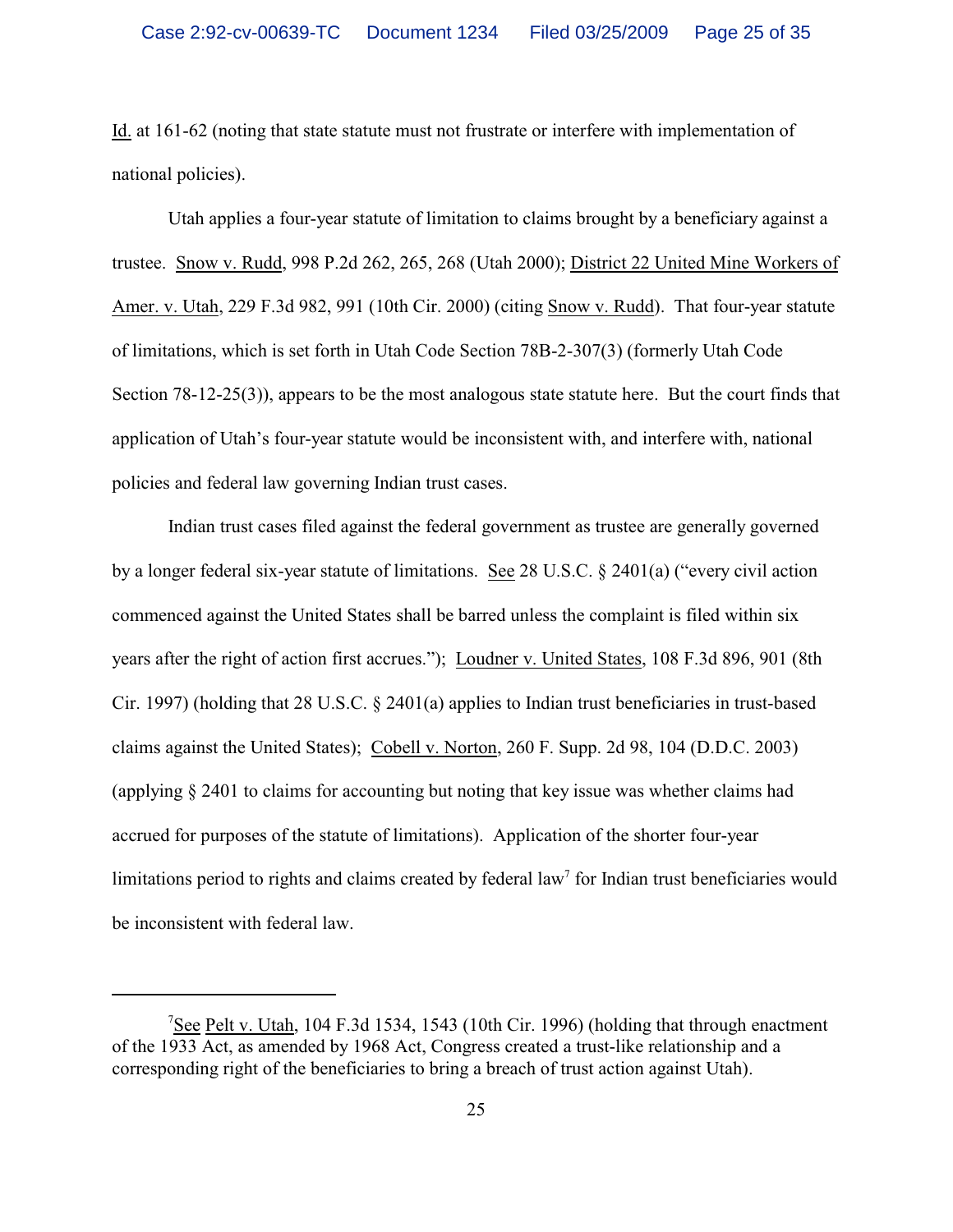In many ways, the State of Utah is acting in a role analogous to the federal government's trustee role and has been treated as such by orders of this court.<sup>8</sup> But for the trustee's status as a state government, any claim the Plaintiffs would typically have as Indian trust beneficiaries would be brought against the federal government and be subject to the longer six-year limitations period. Accordingly, the most analogous statute of limitations is the six-year statute set forth in 28 U.S.C. § 2401(a).

Furthermore, federal law provides a series of rules concerning statute of limitations that are specifically applicable to Indian trust cases, which is a uniquely federal area of law. See Pelt v. Utah, 104 F.3d 1534, 1544 (10th Cir. 1996) ("The overriding legal area implicated in this case is the care of Native Americans – a uniquely federal question. See, e.g., [United States v.] Mitchell, 463 U.S. 206, 103 S. Ct. 2961 [(1983)]; [State of Utah v.] Babbitt, 53 F.3d 1145 [(10th Cir. 1995)]. . . . We find that this case involves an area of law not within the purview of the states, but rather one that is solidly within the federal realm."). Although Utah applies a version of the "discovery rule" to statute of limitations concerning a trust beneficiary's breach of trust claims against a trustee,<sup>9</sup> application of the federal rules discussed below is more appropriate in

<sup>9</sup>The Utah Supreme Court has held that

 $^8$ (See, e.g., July 5, 2006 Order & Mem. Decision (Docket No. 1056) (imposing accounting burdens on the State as set forth in federal Indian trust accounting cases where the federal government is the trustee).) Indeed, the court has already held that where the 1933 Act is silent on an issue confronting the court, the court should fill in the gaps with traditional trust principles "derived [first] from the [federal] Indian accounting cases and more generally from the common law of trusts . . . insofar as these principles do not contradict the express language of the 1933 Act." (July 18, 2001 Order (Docket No. 792) at 3.)

when a case involves a trust, a trustee cannot take advantage of a statute of limitations defense until something has occurred to give the beneficiary a 'clear indication' that a breach or repudiation has occurred, or, alternatively, the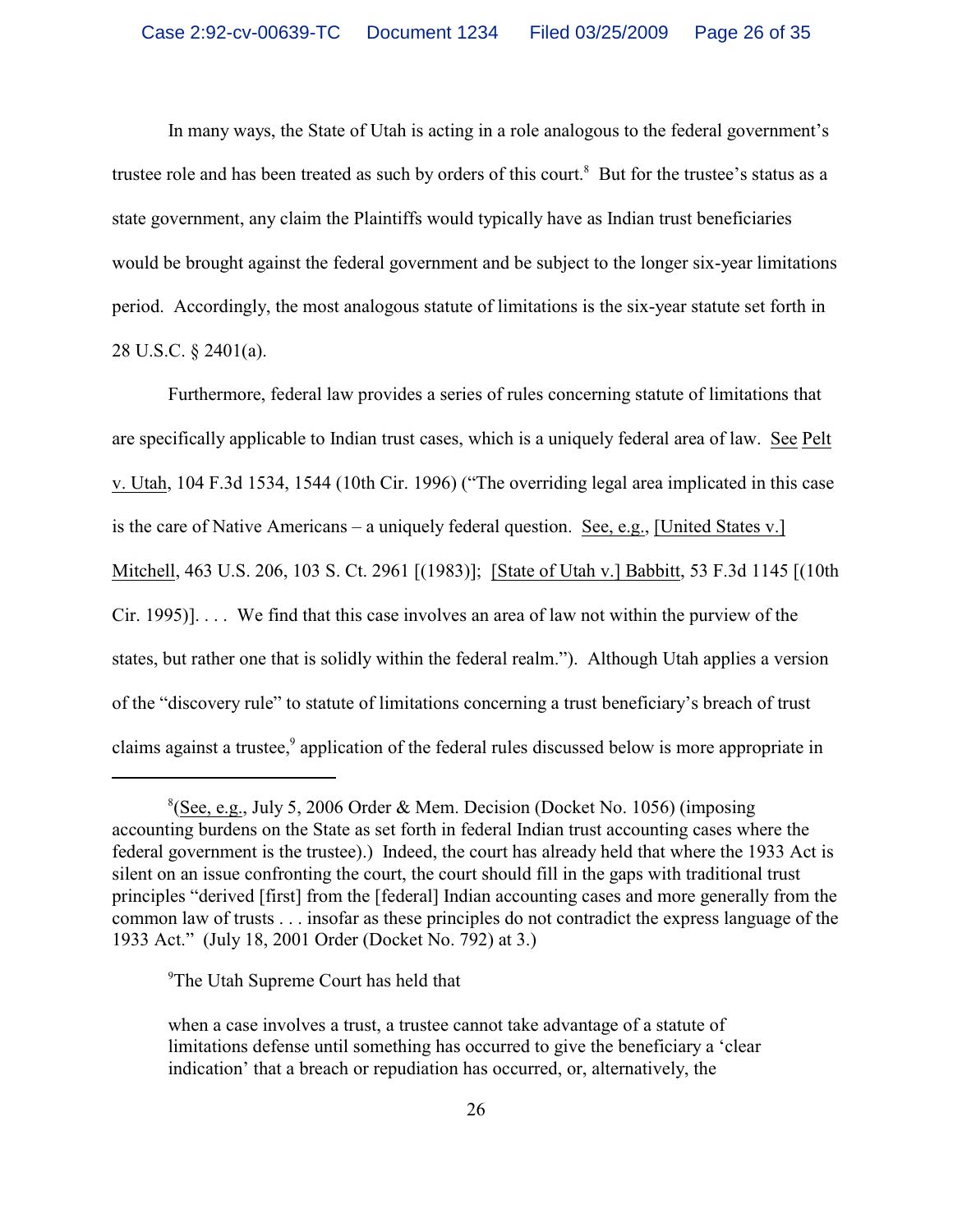the context of Plaintiffs' federal trust claims.

(ii) *No Statute of Limitations Has Begun To Accrue Because the Trust Has Not Been Repudiated and a Full Accounting Has Not Been Completed.*

The court's analysis has two parts. First, the court must determine when, as a matter of

law, the statute of limitations begins to accrue on the Plaintiffs' accounting and breach of

fiduciary duty claims. Second, the court must determine whether the facts support a finding that

accrual has occurred.

The first part of the analysis requires determining when a claim begins to accrue for

purposes of the statute of limitations.

A cause of action for breach of trust traditionally accrues when the trustee "repudiates" the trust and the beneficiary has knowledge of that repudiation. . . . A trustee may repudiate the trust by express words or by taking actions inconsistent with his responsibilities as trustee. The beneficiary, of course, may bring his action as soon as he learns that the trustee has failed to fulfill his responsibilities. It is often the case, however, that the trustee can breach his fiduciary responsibilities of managing trust property without placing the beneficiary on notice that a breach has occurred. It is therefore common for the statute of limitations to not commence to run against the beneficiaries until a final accounting has occurred that establishes the deficit of the trust.

Shoshone Indian Tribe of the Wind River Reservation v. United States, 364 F.3d 1339, 1348

(Fed. Cir. 2004) (internal citations omitted; emphasis added). See also Cobell v. Norton, 260 F.

Supp. 2d at 105 (noting that above-cited rule is "well-established in recognized treatises on trust

circumstances must be 'such that [the beneficiary] must be charged with knowledge' of such a repudiation or breach. In other words, a statute of limitations period will not begin to run until the beneficiary knows or through reasonable investigation could have learned of a breach or repudiation.

Snow v. Rudd, 998 P.2d 262, 266 (Utah 2000) (internal citations omitted).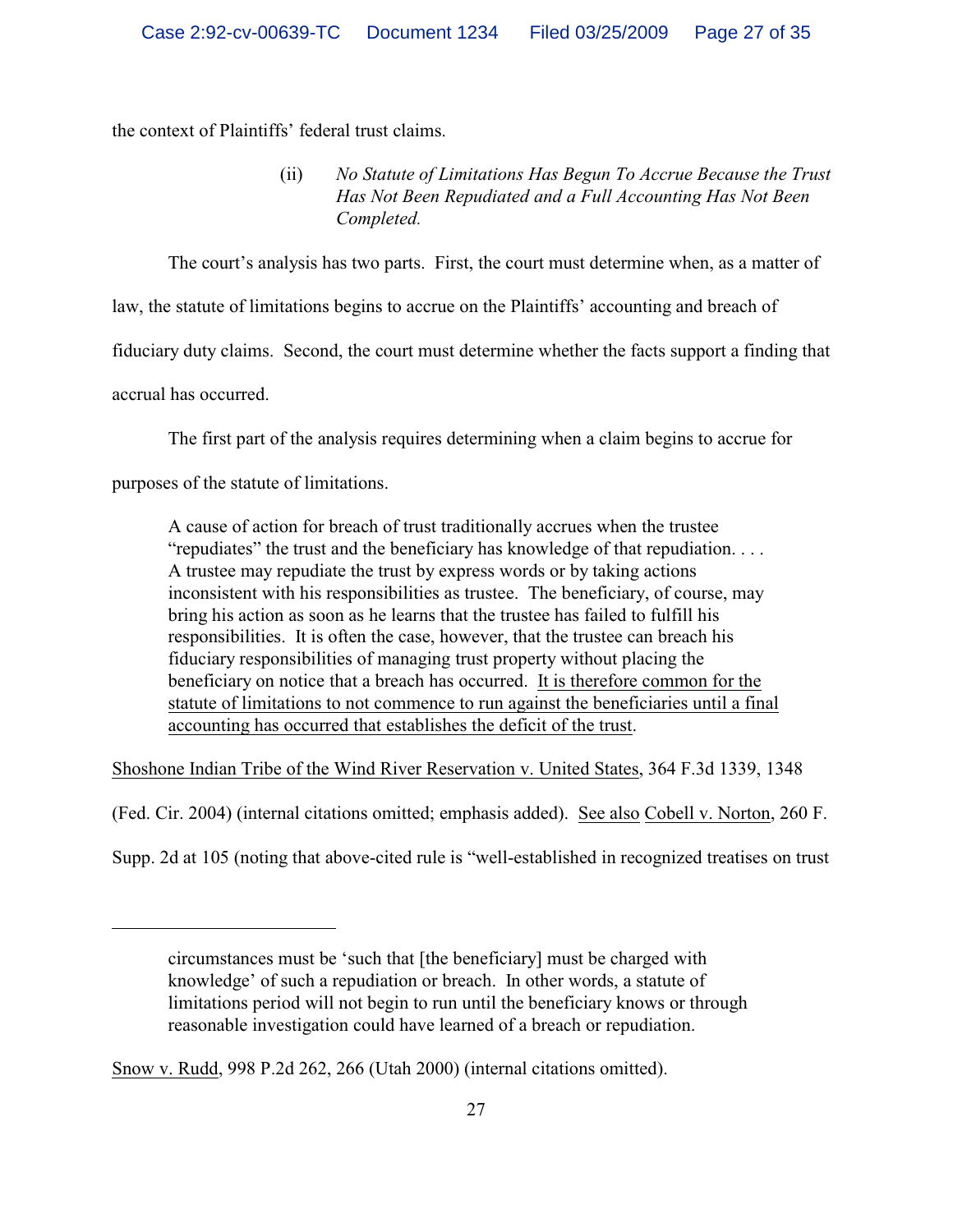law"); Manchester Band of Pomo Indians, Inc. v. United States, 363 F. Supp. 1238, 1249 (N.D. Cal. 1973) (applying traditional accrual rule and citing United States v. Taylor, 104 U.S. 216 (1881), in support); Bogert § 964 ("Unless there is a statute expressly governing the matter of time within which a suit for accounting can be brought, the rules with regard to the Statute of Limitations and the enforceability of trusts in general apply, and the time period will not run against the right to an account until a repudiation and actual or constructive notice thereof."). A review of Indian trust cases addressing a statute of limitations issue convinces the court that the above-quoted rule applies to this case.<sup>10</sup>

For example, in Cobell v. Norton, an Indian trust accounting case similar to the one here, the court held that the six-year statute of limitations set forth in 28 U.S.C. § 2401 did not begin to accrue until the trust was repudiated or a full and meaningful accounting had been provided to the beneficiaries. 260 F. Supp. 2d 98, 104-09 (D.D.C. 2003). The Cobell court found that the United States was not entitled to summary judgment on the basis of a statute of limitations defense, noting that the government had not repudiated the trust because it was "giving continuing consideration to appellant's eligibility" under the express trust. Id. at 106.

<sup>&</sup>lt;sup>10</sup>Some decisions coming out of the United States Claims Court (and the appellate court of the United States Federal Circuit) recognize an exception that "claims for misfeasance or nonfeasance as opposed to claims for recovery of the trust corpus" are subject to a different standard. See, e.g., Jones v. United States, 9 Cl. Ct. 292, 295 (1985). But the United States Court of Federal Claims is a court of limited jurisdiction that does not include jurisdiction over equitable claims such as the one here. See Tucker Act, 28 U.S.C. § 1491(a)(1) (stating that the Court of Federal Claims has "jurisdiction to render judgment upon any claim against the United States founded either upon the Constitution, or any Act of Congress or any regulation of an executive department, or upon any express or implied contract with the United States, or for liquidated or unliquidated damages in cases not sounding in tort."); Chippewa Cree Tribe of Rocky Boy's Reservation v. United States, Fed. Cl. , 2009 WL 349809, Case No. 02-6751-L (Fed. Cl. Feb. 10, 2009).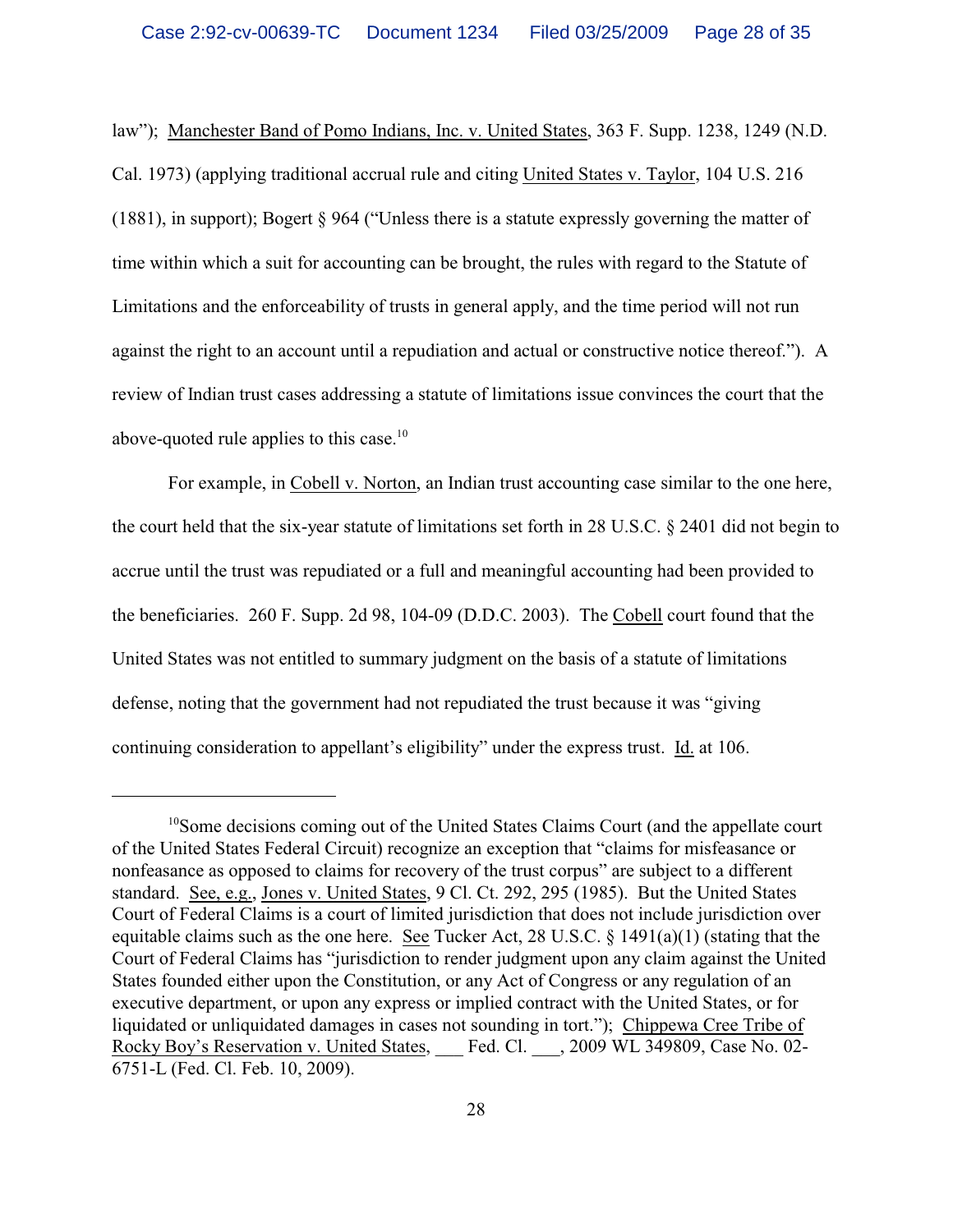Also, in Shoshone Indian Tribe of the Wind River Reservation v. United States, the court rejected the government's statute of limitations defense against Indian tribes' allegations of mismanagement of sand and gravel resources held in trust by the United States. 364 F.3d 1339 (Fed. Cir. 2004). The United States, citing to 28 U.S.C. § 2501 (a corollary to the six-year statute of limitations in 28 U.S.C. § 2401), contended that the tribes' claims more than six-years old were time-barred. In response, the tribes cited to an appropriations act for the Department of Interior that provided the following:

[N]otwithstanding any other provision of law, the statute of limitations shall not commence to run on any claim . . . concerning losses to or mismanagement of trust funds, until the affected tribe or individual Indian has been furnished with an accounting of such funds from which the beneficiary can determine whether there has been a loss.

Pub. L. No. 108-7 (2003), quoted in Shoshone, 364 F.3d at 1344. The Shoshone court noted that Congress had enacted similar versions every year beginning in 1990 (at least until 2003, when the case was considered). The court also noted that Congress' express rule on accrual of Indian trust claims tracked the traditional trust rule that accrual occurred only upon repudiation or upon completion of an accounting. Shoshone, 364 F.3d at 1344, 1348. "The clear intent of the [appropriations] Act [was] that the statute of limitations will not begin to run on a tribe's claims until an accounting is completed." Id. at 1347.

The court finds the evidence of Congressional intent concerning treatment of Indian trust claims to be further persuasive evidence that, absent repudiation, the statute of limitations should not be held to have accrued on the Plaintiffs' claims until a final, meaningful accounting has been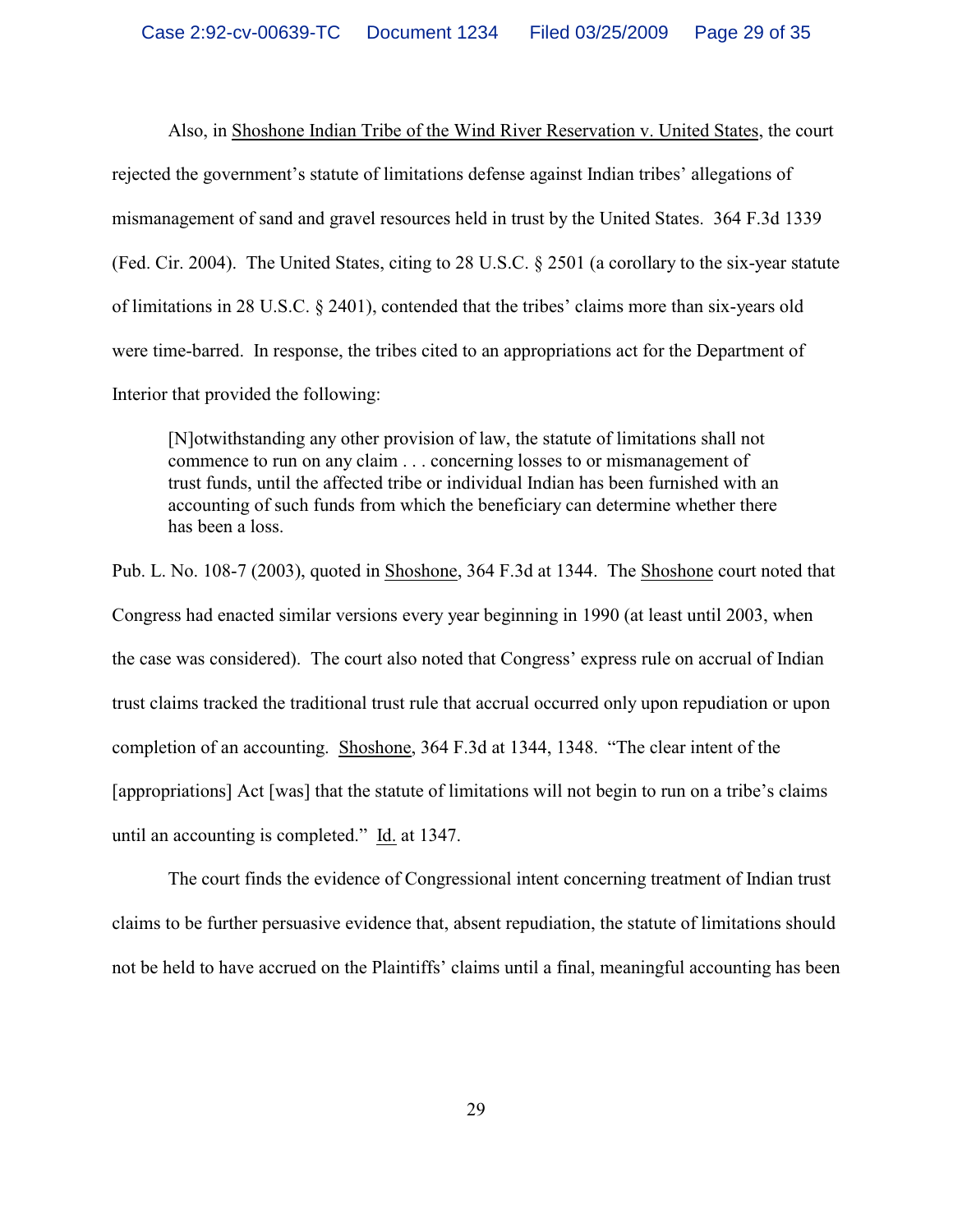provided.<sup>11</sup> As the Shoshone court noted, "[t]his is simple logic—how can a beneficiary be aware of any claims unless and until an accounting has been rendered?" Id.

Having determined what triggers accrual of the statute of limitations, the second part of the analysis requires determining whether, given the facts in the record, the trust has been repudiated. If so, the question is whether the beneficiary knew of should have known of the repudiation. If not, the question is whether an accounting has been completed.

Repudiation of a trust occurs when the trustee expressly terminates the fiduciary relationship or takes actions inconsistent with the terms of the trust (for example, by claiming or taking the corpus of the trust as its own and denying any obligation to the beneficiary). E.g., Loudner, 108 F.3d at 901 n.2 ("trustee repudiates the trust by claiming to hold the trust corpus as the trustee's own"); Cobell, 260 F. Supp. 2d at 106 (repudiation of express trust must be clear and continuing act to prevent the beneficiary from enjoying benefits of trust); Jones, 9 Cl. Ct. at 295-96 (finding repudiation when government caused tribe to be divested of most of trust land over forty-year period, and stating generally that repudiation occurs when "entitlement to the corpus (or a portion thereof) is claimed adversely to the beneficiary").

 $\mu$ <sup>11</sup>Given that the Plaintiffs' claims lie in equity, any exception to the accrual rule recognized by the Court of Federal Claims is not applicable here. See Jones, 9 Cl. Ct. at 296 (suit for damages arising from misfeasance of trustee is "fundamentally different" from a case where plaintiff seeks return of what already belongs to him). See also Cobell v. Norton, 260 F. Supp. 2d 98, 107-08 (D.D.C. 2003) ("It is true that the Federal Circuit appears to have adopted an exception to the rule that the statute of limitations does not run unless the trustee has repudiated the trust's existence in cases involving claims for damages that allege nonfeasance or misfeasance on the part of the trustee. See, e.g., Cherokee Nation of Okla. v. United States, 21 Cl. Ct. 565, 571 (1990). Because this unwarranted 'exception' runs against the grain of fundamental trust law principles, however, it has apparently not been adopted in any other Circuit, and this Court will not do so now.").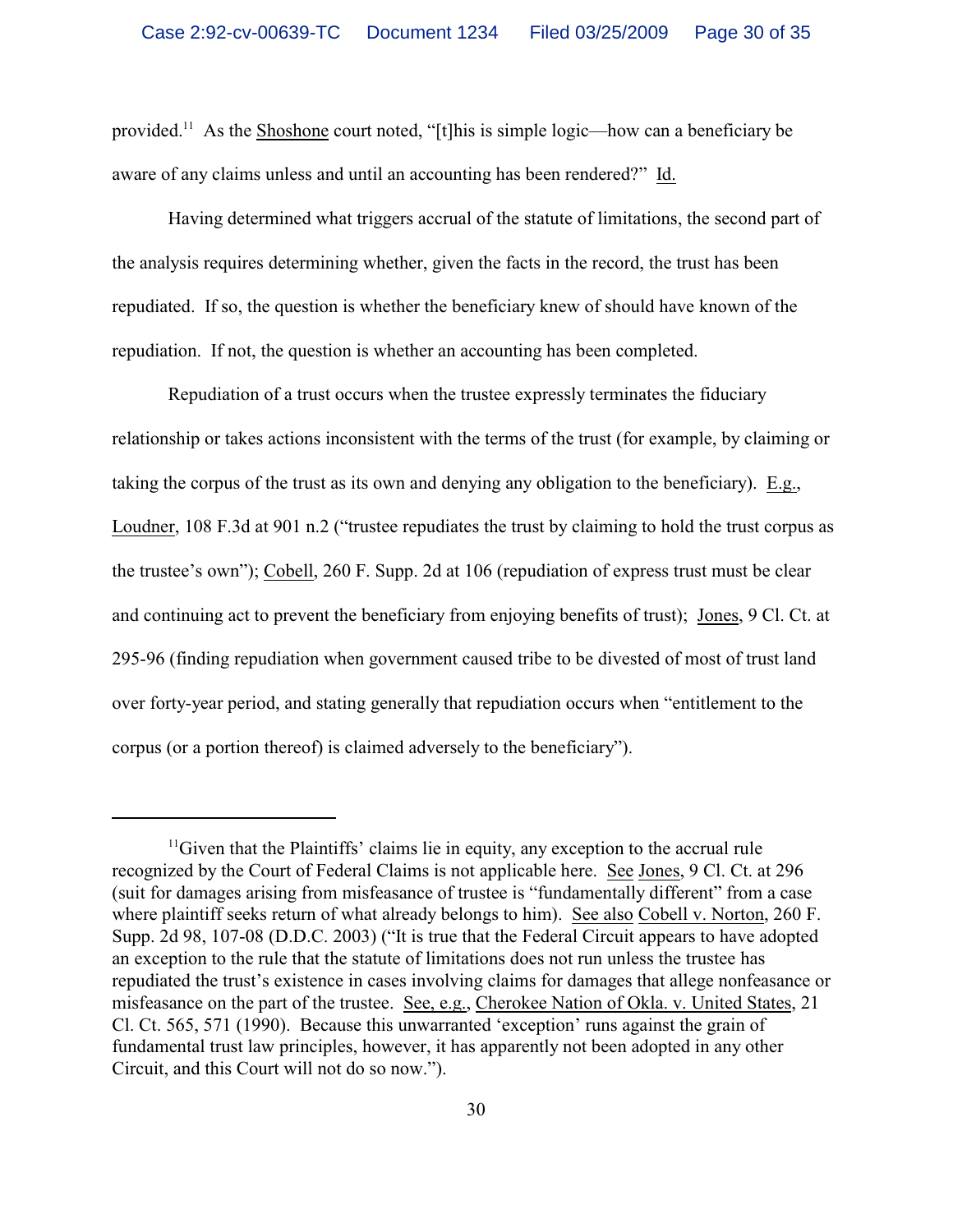But even given acts constituting repudiation, no accrual occurs unless the beneficiary knows, or should have known, of the trustee's repudiation of the trust. Furthermore, the court must consider that "the beneficiary is entitled to rely upon the good faith and expertise of the trustee, [and so] the beneficiary's duty to discover claims against the trustee is somewhat lessened." Loudner, 108 F.3d at 901 (citing Manchester Band of Pomo Indians v. United States, 363 F. Supp. 1238 (N.D. Cal. 1973)).

The facts here do not establish repudiation. Despite evidence that the State failed to provide an adequate (or any) accounting in earlier years, that is not sufficient to show repudiation. Utah continued to collect royalties from the federal government, place them in the trust account, and spend the money purportedly for the benefit of the beneficiaries. The question has not been whether the beneficiaries have rights under the trust but whether the State has provided an accounting or properly carried out its discretion under the 1933 Act.

Because the court holds that the State of Utah has not repudiated the Trust, there is no need to determine whether the beneficiaries were on notice of any repudiation. Furthermore, there is no dispute that the accounting is not yet complete. Accordingly, the applicable statute of limitations has not begun to accrue and Plaintiffs' equitable claims are not time-barred.<sup>12</sup>

# c. The Doctrine of Laches Does Not Bar Plaintiffs' Claims.

The State of Utah also contends that the doctrine of laches bars Plaintiffs' claims. To succeed on its defense of laches, the State must show "inexcusable delay in instituting suit" on the part of the Plaintiffs and "prejudice resulting to the defendant from such delay." Potash Co.

 $^{12}$ Because the court finds that the statute of limitations has not begun to accrue, it does not reach the issue of equitable tolling raised by the Plaintiffs.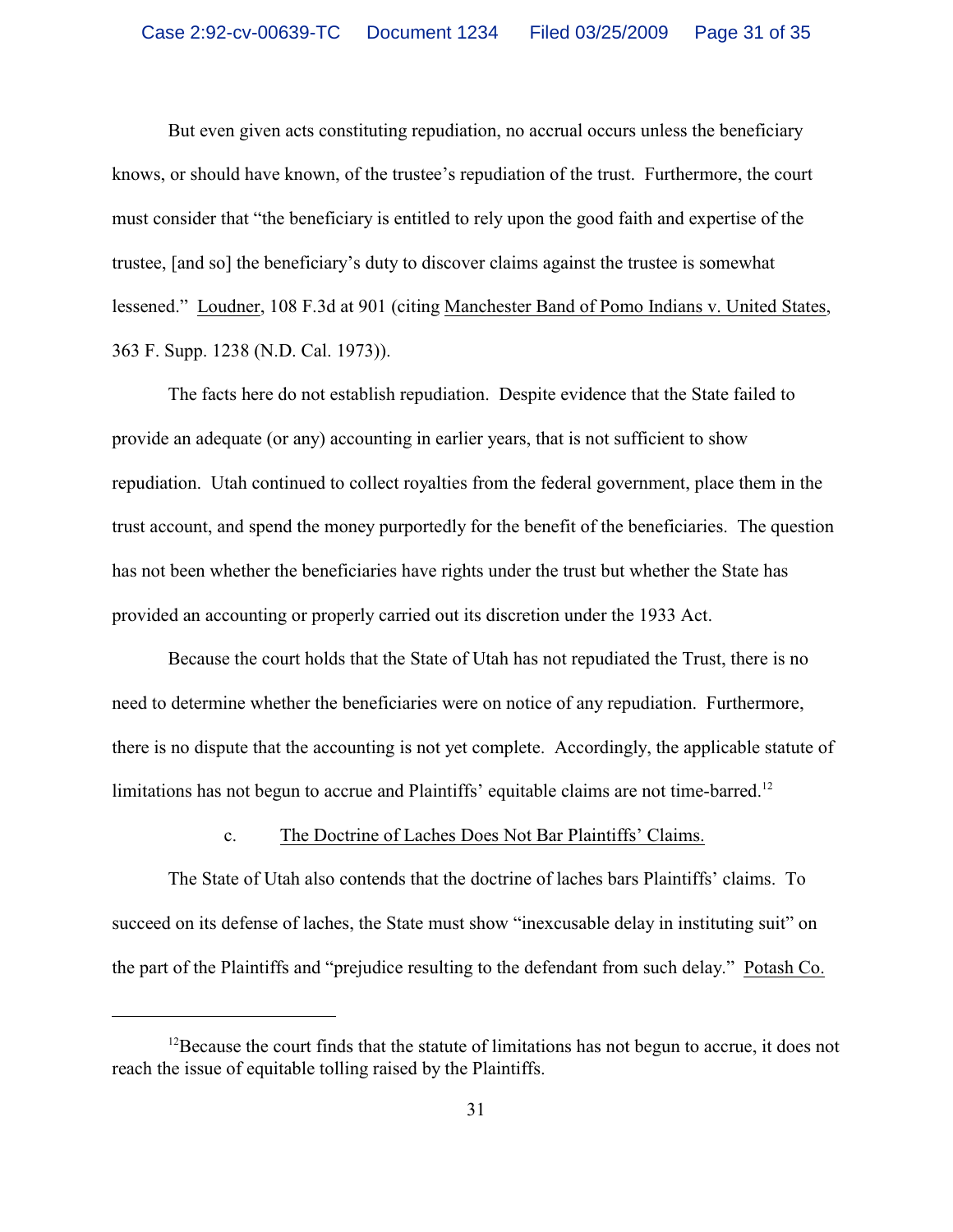of Amer. v. International Minerals & Chem. Corp., 213 F.3d 153, 154 (10th Cir. 1954). See also City of Sherrill, NY v. Oneida Indian Nation of NY, 544 U.S. 197, 217 (2005) ("It is well established that laches, a doctrine focused on one side's inaction and the other's legitimate reliance, may bar long-dormant claims for equitable relief.").

Mere lapse of time does not establish laches. Potash Co., 213 F.3d at 154. Principles of equity control and the question of laches is left to the court's sound discretion, considering all the facts and circumstances of the particular case and balancing the equities. Id. at 155.

No absolute rule can be laid down by which to determine what constitutes laches or staleness of demand. Each case must be determined according to its own peculiar circumstances. Since laches is an equitable doctrine, its application is controlled by equitable considerations. It cannot be invoked to defeat justice and will be applied as a defense only where the enforcement of the asserted right would work injustice.

Id. at 154-55.

Laches should not be used to bar a plaintiff's claim if the plaintiff has been "justifiably ignorant of facts which create his right or cause of action." Id. at 155. But the plaintiff must be diligent, and if he has knowledge, or under the circumstances should have knowledge, of a claim, a court may find that the plaintiff unjustifiably sat on his rights to the detriment of the defendant.

On the other hand, the court must consider the well-known maxim that "he who comes into equity must enter with clean hands," which is also referred to as the "clean-hands doctrine" or the "unclean-hands defense." Wright, Miller & Kane, Federal Practice & Procedure § 2946 (2008). For example, "[i]f the party which advances the defense of laches is responsible for the delay or contributes substantially to it he cannot take advantage of it." Potash Co., 213 F.2d at 155.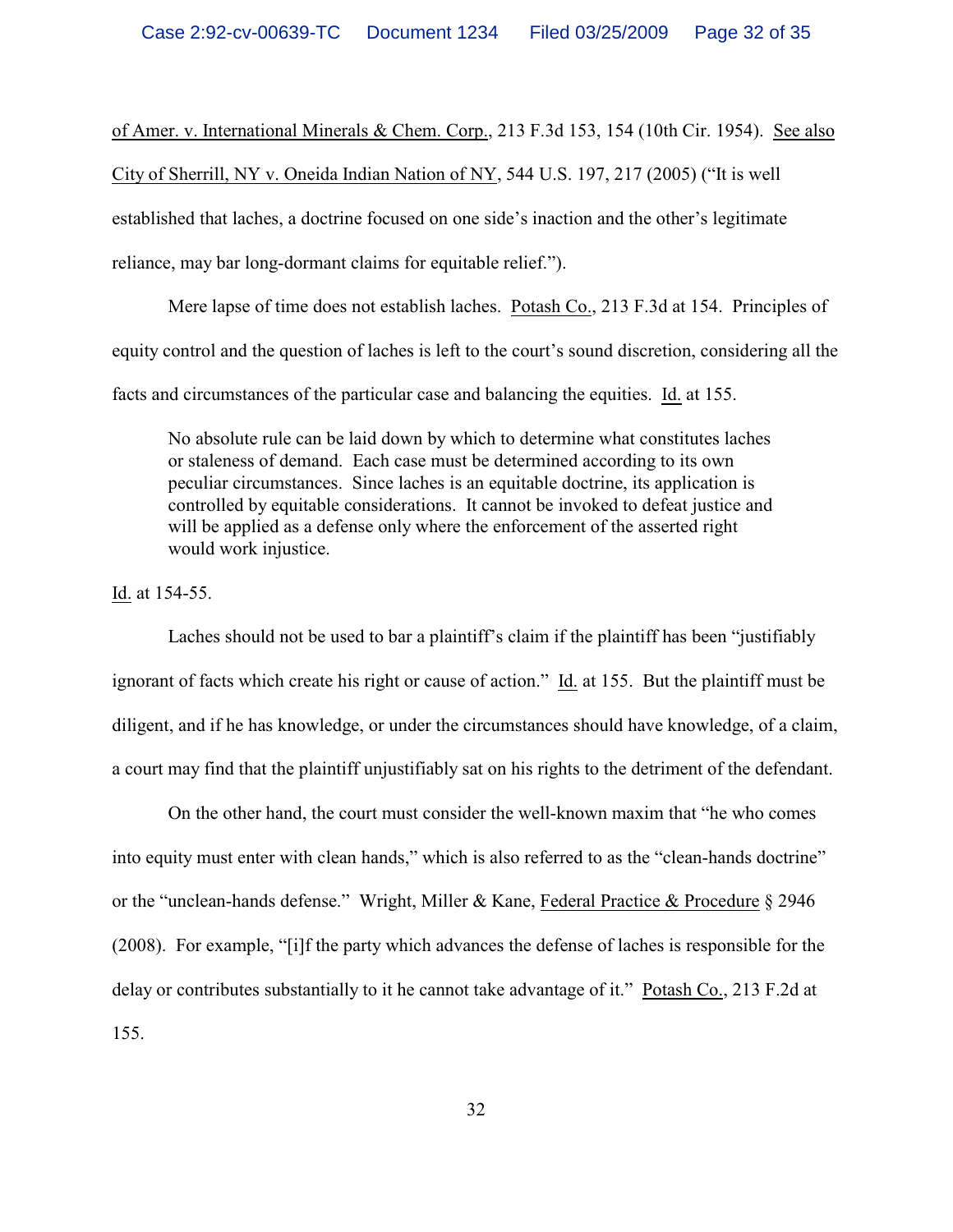In Cobell v. Babbitt (a 1998 decision in the same Indian trust accounting case discussed above), the district court stated that, "[i]n general, the time period for a laches analysis cannot begin to run until a repudiation of the trust has occurred and the plaintiffs have actual notice of it." 30 F. Supp. 2d 24, 45 (D.D.C. 1998) (citing Bogert § 964 (rev. 2d ed. 1983)). In a follow-up decision, the court rejected the defendants' laches defense against the accounting claim for transactions that occurred six years before the suit was filed, reasoning that the defendants failed to demonstrate that repudiation of the trust had occurred. Cobell v. Norton, 260 F. Supp. 2d at 110 (citing Bogert § 964 (rev. 2d ed. 1985)). See also McCallum v. Anderson, 147 F.2d 811, 815 (10th Cir. 1945) ("While statutes of limitation are not strictly applicable to equitable actions, they are helpful as an analogous guide in the application of the equitable rule of laches. Although a beneficiary is not barred merely by lapse of time from enforcing an express trust, if the trustee repudiates the trust to the knowledge of the beneficiary, laches operates to bar the enforcement of a trust obligation when the beneficiary fails to sue the trustee for breach for so long a time, and under such circumstances that it would be inequitable to permit him to hold the trustee liable."). Under this rule, and given the court's finding that no repudiation has occurred, the State of Utah is not be entitled to a laches defense.

But even if the court goes beyond the rule of law stated above and balances the equities arising out of the circumstances and actions of the parties from the late 1950s through 1992 (when the present suit was filed), the conclusion is the same. The Plaintiffs justifiably relied on the State's representations throughout the earlier litigation (from Sakezzie, to Jim, to Bigman) that the State would perform an accounting. The courts ordered the State to do so. "When Government action is involved, members of the public are entitled to assume public officials will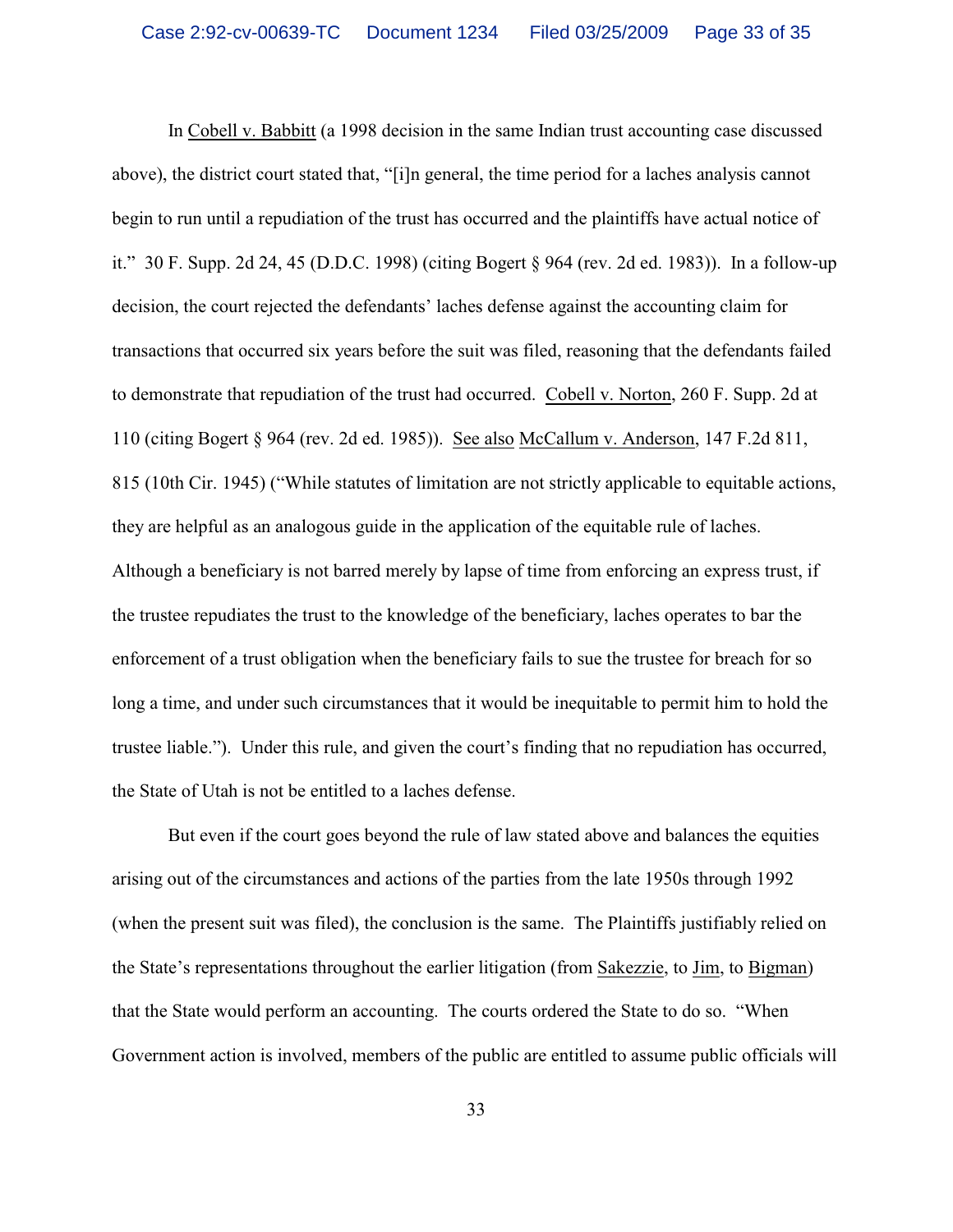act in accordance with law." Jicarilla Apache Tribe v. Andrus, 687 F.2d 1324, 1338 (10th Cir. 1982). And, as pointed out in Shoshone, "how can a beneficiary be aware of any claims unless and until an accounting has been rendered?" 364 F.3d at 1347.

The State, as Trustee, has a continuing obligation to account to its beneficiaries. Yet it contends, unpersuasively, that it would be prejudiced by having to produce an accounting for the years sought by Plaintiffs. This is not a situation where the trustee legitimately relied on the beneficiaries' inaction. It would be unreasonable to suggest that the beneficiaries were not diligent because they were unsuccessful in their efforts to compel the State to account through lawsuits (in which the court found they were inadequately represented) or that the State was unaware of its own obligations and the problems posed by its failure to properly account. The State was at least partially responsibility for the beneficiaries' inability to discover and act upon potential breaches of trust. Despite numerous good faith attempts from 1961 through 1990, the beneficiaries never received the information necessary to constitute actual or constructive knowledge of any specific breach of trust sufficient to state a claim in court. See, e.g., Restatement (Second) of Trusts  $\S 219(1)$  cmt. f (1959) ("If the beneficiary has delayed bringing suit as a result of promises of the trustee to redress the breach of trust, he will not be barred as soon as he would be barred if he had not been induced to delay suit by such promises.").

For the foregoing reasons, the court holds that the State of Utah is not entitled to assert the defense of laches against the Plaintiffs.

#### **ORDER**

For the foregoing reasons, the court ORDERS as follows:

1. The State of Utah's Motion for Reconsideration (Docket No. 1209) is GRANTED